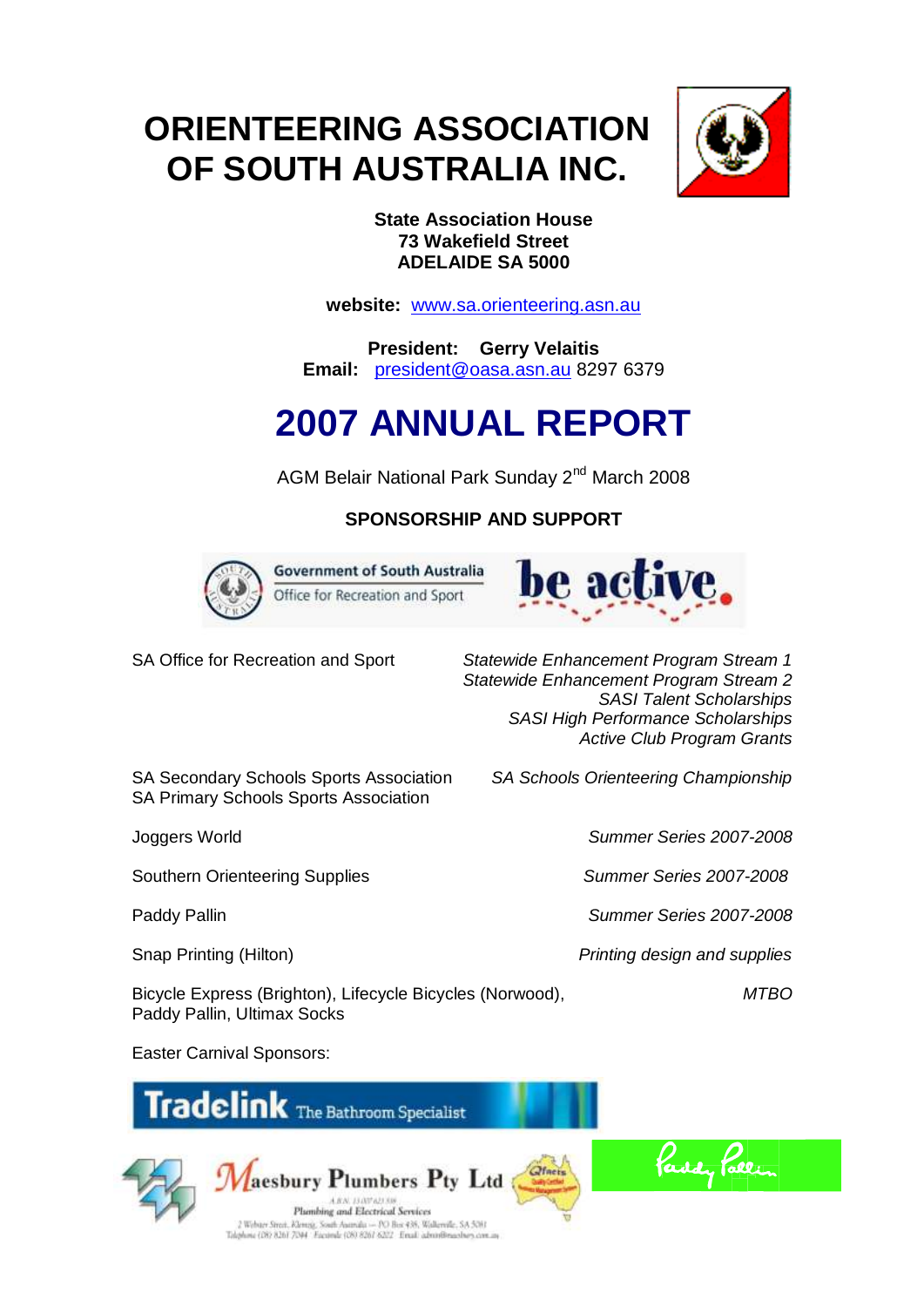#### **ORIENTEERING ASSOCIATION OF SOUTH AUSTRALIA INC 2007 COUNCIL**

The Council, comprising the Management Committee and Club Delegates listed below, met on the third Monday of even numbered months to oversee the development and conduct of orienteering in South Australia. The Management Committee met in the odd numbered months.

#### **Management Committee**

President Gerry Velaitis Secretary **Ken** Thompson Treasurer **Internal Community** Senate Bourne Assistant Secretary **Michelle Chamalaun** Coaching Coordinators **Adrian Craig, Susanne Casanova** Schools Coordinator **David Tilbrook**<br>
Newsletter Editor **David Tilbrook**<br>
Michael Round Newsletter Editor Michael Rounder<br>
Publicity and Promotion Officer<br>
Obln Such Publicity and Promotion Officer<br>MTBO Coordinator Government Grants Coordinator **Club Delegates** Lincoln Orienteers John Lyon Onkaparinga Hills Orienteering Club John Such and Jenny Hembrow Saltbush Orienteers **Ken Thompson** Southeast Orienteers **Southeast Orienteers** John Lyon Tintookies Orienteers **Ken Thompson and Barry Wheeler** Top End Orienteers<br>
Tiuringa Orienteers<br>
Tyson Hillyard Yalanga Orienteers **Doug Fotheringham** 

**Other OASA positions:**

Technical Officers **Technical Officers** Jenny Casanova (Adrian Uppill Mapping Coordinator) Bruce Greenhalgh<br>Robin Uppill Tyson Hillyard and Chris Davill

Wallaringa Orienteers **Mature 2018** Jenny Casanova and Peter Kreminski/Frank Tomas

| <b>Web Master:</b>            | Garry Harris      | <b>Member Protection Officer:</b> | Bec' Hatcher          |
|-------------------------------|-------------------|-----------------------------------|-----------------------|
| <b>OA Councillor:</b>         | Ken Thompson      | <b>OA</b> Delegate:               | Jenny Casanova        |
| <b>State Selection Panel:</b> | Peter Clark       | Claire Davill                     | Lachlan Hallett       |
| Data Base & E News:           | Phil Davill       | <b>AO Editorial Contact</b>       | Claire Davill         |
| <b>School Team Manager:</b>   | Heather Lee       | <b>School Team: Asst Manager</b>  | Bec' Hatcher          |
| School Team & Junior Coach    | John Nieuwenhoven | <b>Southern Arrows Manager:</b>   | <b>Tyson Hillyard</b> |
| <b>Southern Arrows Coach</b>  | Susanne Casanova  | <b>Sub-Junior Coach:</b>          | Adrian Craig          |
|                               |                   |                                   |                       |

## **2007 MEMBERSHIP STATISTICS**

|              | 2007    | 2007<br>people  | 2007             | 2007             | 2007        | 2007           | cf. 2006   |
|--------------|---------|-----------------|------------------|------------------|-------------|----------------|------------|
| Club         | m/ships | reg'd           | Family           | <b>Senior</b>    | Junior      | School***      | m/ships    |
| $\mathbf{L}$ | 25      | 60              | $17(2+15R^*)$    | $8(1+7R)$        | $\mathbf 0$ | 0              | 19         |
| OH           | 34      | 90              | $20(17+3C^{**})$ | $12(11+1C)$      |             |                | 40         |
| <b>SB</b>    | 22      | 52              | 14 (2+12R)       | $8(1+7R)$        | 0           | 0              | 27         |
| <b>SE</b>    | 6       | 12 <sup>2</sup> | 2(2R)            | 4(4R)            | 0           | 0              | $\sqrt{5}$ |
| TE           | 41      | 102             | $22(5+17R)$      | $19(3+16R)$      | 0           | $\pmb{0}$      | 35         |
| TJ           | 22      | 41              | $11(10+1C)$      | $8(7+1C)$        | 0           | 3              | 25         |
| TT           | 41      | 83              | 18 (17+1C)       | 20 (18+2C)       |             | $\overline{2}$ | 43         |
| <b>WA</b>    | 20      | 38              | 8                | $11 (7+4C)$      | 0           | 1              | 17         |
| YA           | 24      | 55              | $14(13+1C)$      | 8                | 0           | 2              | 26         |
| 2007         | 235     | 533             | 126 (80+46R)     | 98<br>$(64+34R)$ | 2           | 9              |            |
| cf. 2006     | 237     | 535             | 130 (83+47R)     | 89<br>$(64+25R)$ | 9           | 9              | 237        |

\* R is remote membership - counted as fraction of whole membership by OA

\*\* C is concession/pensioner in SA which counts as Family/Senior by OA

\*\*\* School not counted for membership nos and no assessment of no of people registered included in Membership Table Summary: 2007 OASA membership

80 F + 64 S + 2 J =146 memberships

Plus 9 schools

46 RF + 34 RS = 80 remote memberships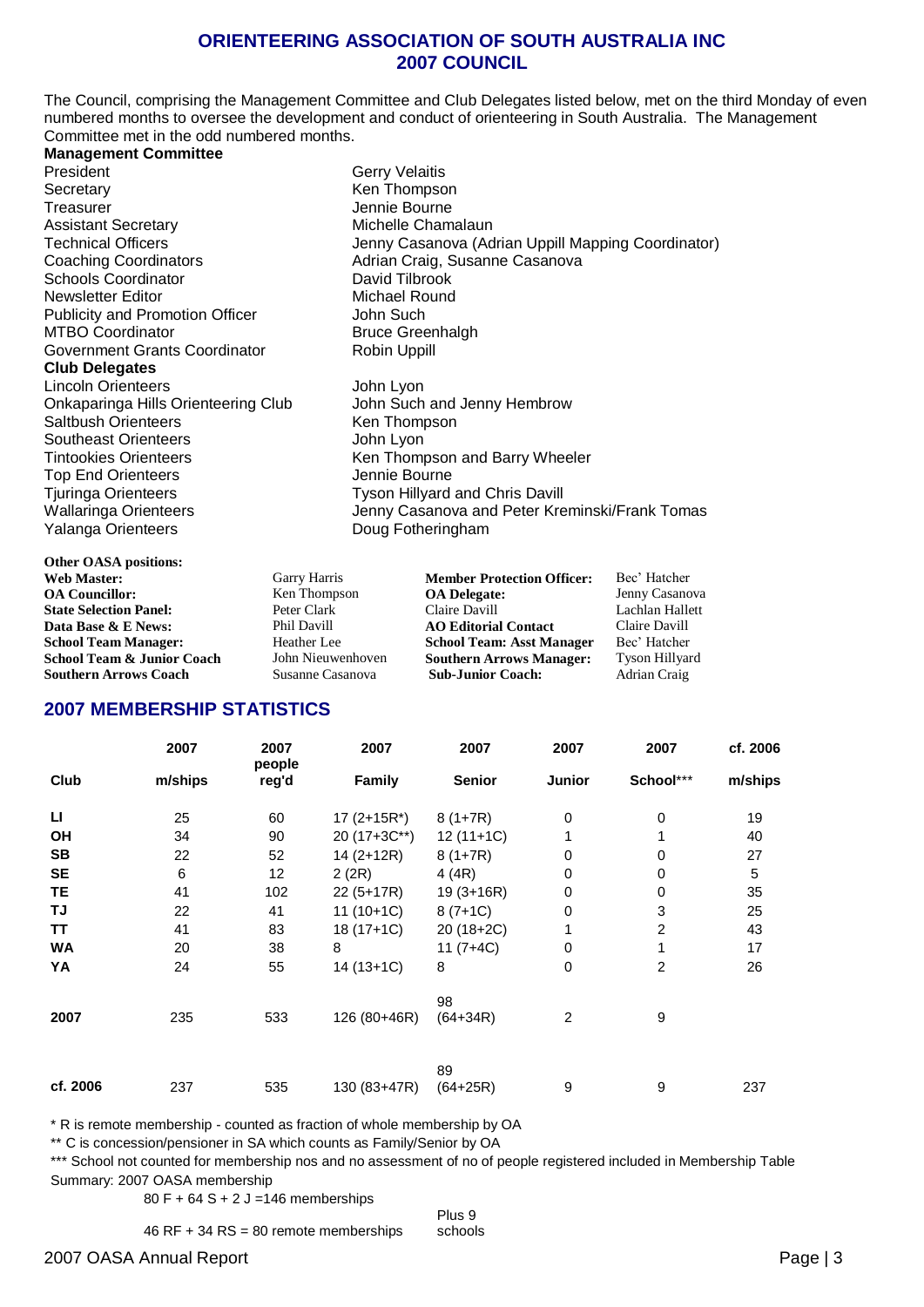## **PRESIDENT'S REPORT**

## **1. Highlights for 2007**

The early highlight was our Orienteering contribution to the World Police and Fire Games in March. Great team spirit was shown by OHOC as a club to take on and organise such a world-class event by sharing the workload among its members.

Our Easter Burra to Barossa Carnival quickly followed. This National carnival took more than two years in the making, and only ten days to run. Clearly the exacting preparations paid dividends, from the positive feedback received and the high quality and trouble-free outcomes. It was an outstanding achievement, of which all organisers and helpers can feel justifiably proud. And great weather too...!

The 2-day "back to Burra" SA Championships weekend was simply wonderful, including a great social scene around the campfire on the Saturday night between the sprint and long distance events, including the landowners family as guests of honour. Well done to OHOC and Wallaringa clubs for a superb weekend.

There were two other superb weekends away. The June long weekend offered the tricky depression contours courtesy of Lincoln Orienteers, and the October weekend offered a triple treat (MTBO, night & day events) at Wirabarra largely courtesy of Tintookies.

I will not point out any particular individual organisers who contributed to the above highlights. You know who you are, and I trust you have all had time to bask in the rosy glow of praise by others.

### **Southern Arrows**

In the National Orienteering League competition, our Southern Arrows team have produced our best results for many years. The Arrows have exhibited great team spirit by continuing to contribute to our local orienteering scene, through their coaching and mentoring of our younger members, and once again staging a great State Relay Championships. Over the last year, the Arrows have also displayed their talents (and eye-catching new tops) at other athletic events such as the City-Bay run, and are the best chance we have of attracting likeminded younger recruits to our activities. Our Southern Arrows are a credit to our sport.

#### **Simon & Vanessa**

The other outstanding highlights of the year were the achievements by our juniors Simon Uppill and Vanessa Round, both at the top of their rankings in Australia, by significant margins, through numerous winning performances during the year. Simon and Vanessa both excelled in JWOC held for the first time in Australia last year, gaining  $4<sup>th</sup>$  and  $6<sup>th</sup>$  places respectively against strong international competition in the classic long distance event. It has been a long time since OASA has seen performances of such high calibre from among our ranks. Simon and Vanessa deserve our congratulations.

## **2. Challenges for the future**

Having reviewed the year just gone, where to for OASA this year ?

It will be back to a more "normal" year, without a local National carnival to organise, and with a more measured pace compared with the early peaking required for JWOC last year (esp. for the associated schools team preparations).

While it should be an easier year, there will be little time for complacency. We still face the challenges of declining membership, an ageing membership, and organisational requirements that generally fall into the same, few, reliable hands.

Our smaller clubs appear to be barely surviving, again by relying on the same, few, reliable hands.

I personally think that this year we will need to openly discuss options for restructuring our clubs and what we do, particularly to ease the burden on our smaller clubs. This year 2008 gives us the opportunity to discuss and plan for transition to more sustainable structures and activities, and potentially put agreed recommendations into place in 2009. As I see it, if we fail to restructure by 2009, then we face real trouble in 2010 which will be another high-pressure year just like 2007.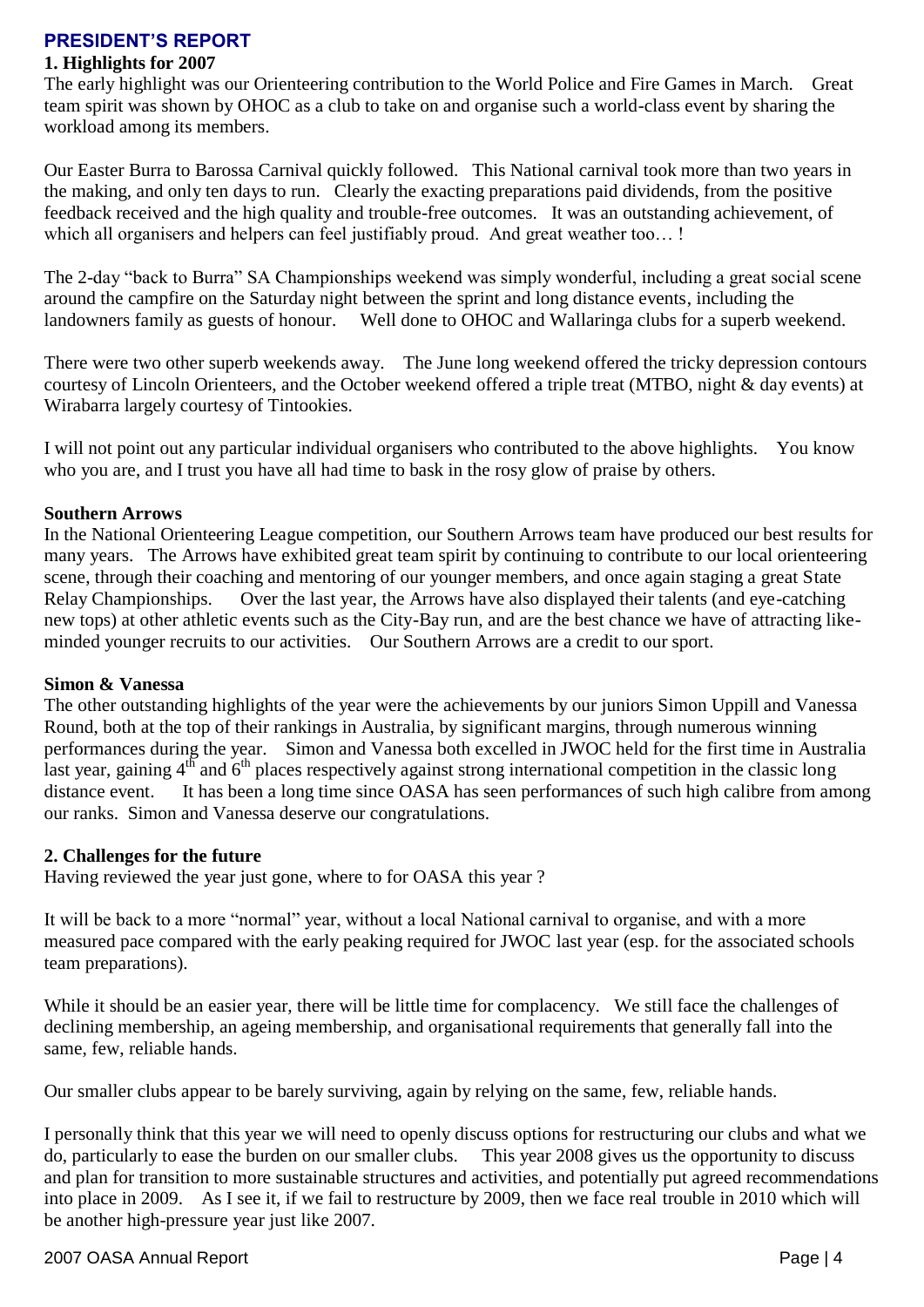Preparations are now beginning for the 2010 Australian Championships carnival in SA, for which OASA will be responsible : ie like last years Easter effort all over again, probably with the same core group of organisers, attempting to juggle club and OASA responsibilities. The least we can do is ease the burden on the club side of things, by all of us thinking now and openly discussing what we believe the clubs should look like and be responsible for, and by when.

I personally feel that clubs spend too much time and resources being equipment and resource managers. Among the suburban clubs, I question the need to have 5 sets of equipment, 5 sets of maps, 5 sets of SI specialists, and 5 equipment officers. I see this as poor use use of limited resources. Furthermore, I would suggest that some of those resources could be freed up for more critical strategic roles such as attracting new members (and holding onto existing members), by for instance, focussing on the social side of clubs rather than the technical. I suspect that visitors are put off by the apparent high workloads requiring high skill levels, and the implied invitation that "you too will be expected to contribute to this". If clubs instead focussed their limited resources on the social side of orienteering, visitors might be more inclined to join.

I would also suggest that we hold fewer events, and focus on quality instead of quantity. Many years ago, when OASA enjoyed an expanding membership base, it made sense to expand services and fill out the calendar. In recent times, we seem to have expanded the calendar even more, despite reduced attendance per event. I take a leaf from the Rogaining calendar, where there are significantly fewer events, and attendance is high. Having more events does not attract new members, it merely accelerates the burn-out of our existing skilled membership base. Fewer events means fewer choices, hence higher attendance, with lower overall workload.

From my position as OASA President over the past two years, I have seen the way the organisation works, and have had numerous discussions with a wide cross section of our members. The great majority of comments and feedback echo the common concerns of burnout, declining membership, and the ageing membership base, and hence concern about the future of what we are doing. Based on such feedback, I therefore feel entitled to pass comment and make recommendations (such as the above), as I have done from time to time via our magazine.

I offer these thoughts as I step aside to make way for a new President, with some regrets as I have been unable to initiate much in the way of beneficial change. But hopefully a seed has been planted. In my view, we do not have much time, as any significant change that we decide on and implement must be in place as 2010 commences. To do nothing, to go forward as we are, is (to my mind) the unacceptable alternative.

In this report I have focussed on the human aspects of our organisation. There is also the financial side, which adds to these pressures. Our StEP funding has been cut by \$5000 per annum for the next 3 years, compared against previous levels. Hence my usual reaction to "spend money, save sanity" is also not an option.

I am stepping aside from the Presidency due to work and time pressures. I am not alone in the need to step aside, and other officials may be under similar pressures. I also believe that it is also of great benefit to the organisation to have people rotate through the various roles, so that more become skilled and knowledgeable, and so that we have a greater talent pool to guide our activities.

So please consider, what you can contribute or put back into our sport, by stepping up to share the workload whether at the club or OASA level.

In stepping aside I record my appreciation for the help and advice of the OASA Executive and Management teams. I am in awe of the depth of talent, the efficiency, the capacity for hard work, and the dedication of its members. I have enjoyed working with you all.

Finally I must also thank the family : Pat & Nadia, for their support over the last 2 years. I note that at most events, just as we are about to head home, there has always been "1 more person" that I need to talk to, and then another, and another… Hence I also thank Pat & Nadia for their patience !

## **Gerry Velaitis**, President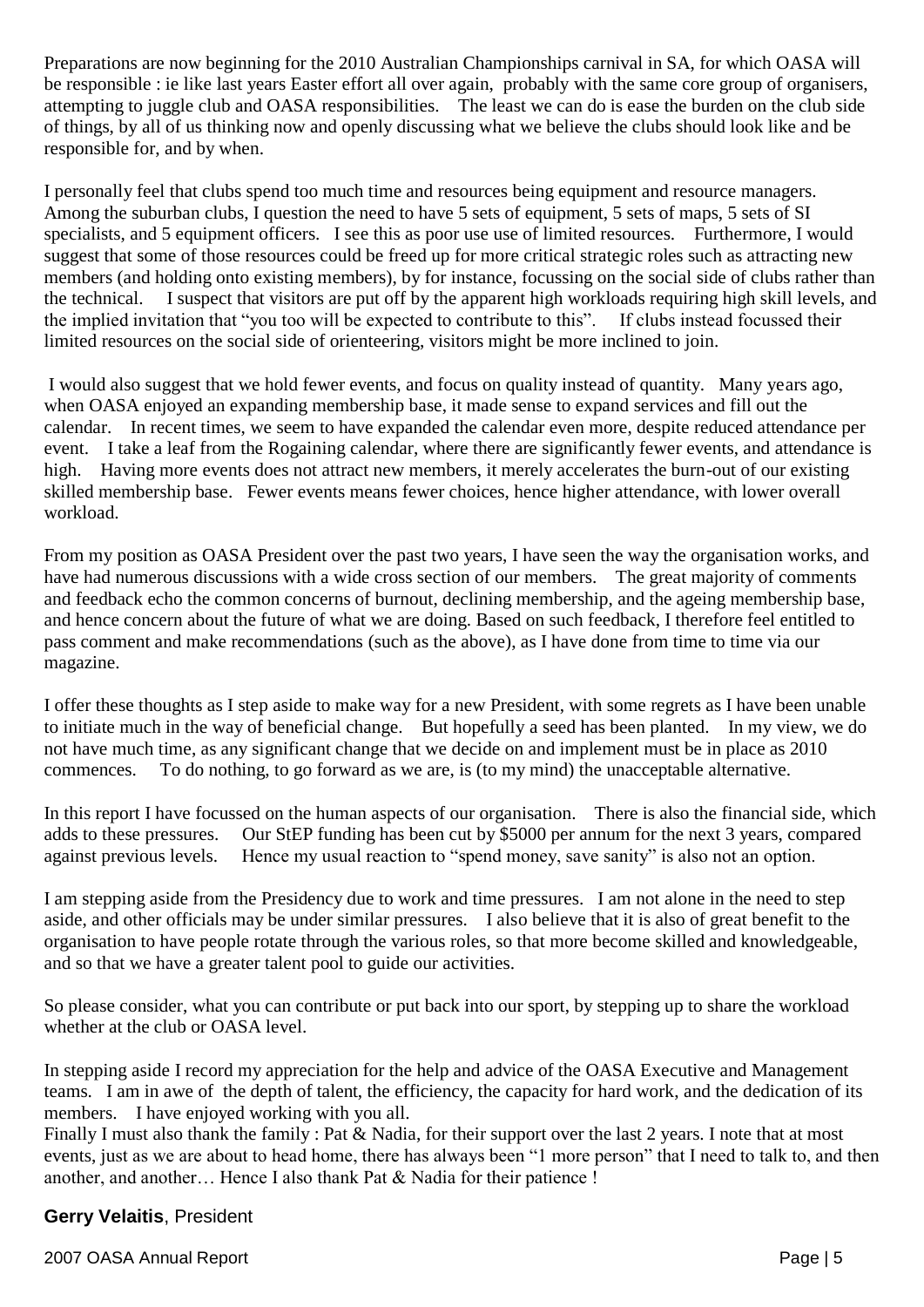#### **ORIENTEERING ASSOCIATION OF SOUTH AUSTRALIA Inc STATEMENT OF INCOME & EXPENDITURE FOR YEAR ENDED 31 DECEMBER 2007**

#### *INCOME*

| <b>Last Year</b> |      |                                         | <b>This Year</b> |
|------------------|------|-----------------------------------------|------------------|
| 10193            |      | Subscriptions                           | 11346            |
|                  | 5363 | <b>Event Levies</b><br>10120            |                  |
| 4453             | 910  | less OA Levies<br>689                   | 9431             |
| 3260             |      | <b>Interest Received</b>                | 4392             |
| 3232             |      | <b>Sundry Events</b>                    | 1585             |
| 3455             |      | <b>Sundry Sales</b>                     | 3688             |
| 12946            |      | Easter 2007                             | 18126            |
|                  |      | Easter 2007: 2005-2006 OASA payments    | 3993             |
| 350              |      | Advertising                             | 390              |
| $-2448$          |      | 2006 Schools Team Trip                  | 2779             |
|                  |      | 2007 Schools Team Trip                  | $-176$           |
| 4831             |      | <b>SA Representative Teams: Schools</b> | 2661             |
| 1580             |      | Southern Arrows                         | 673              |
| 768              |      | OA NOL payment: balance                 | 500              |
|                  |      | Donation: juniors in orienteering       | 3000             |
| 271              |      | Sundries                                | 1235             |
| 9706             |      | GST (collected)                         | 18474            |
| \$52597          |      | <b>TOTAL INCOME</b>                     | \$82097          |

#### *EXPENDITURE*

| <b>Last Year</b> |                                                     | <b>This Year</b> |
|------------------|-----------------------------------------------------|------------------|
| 1863             | Program                                             | 1768             |
| 2280             | S A Orienteer Magazine                              | 3212             |
| 4717             | The Australian Orienteer Magazine                   | 3838             |
| 6936             | <b>State Registration (less Conference travel)</b>  | 6971             |
| 3415             | Public Liability & Professional Indemnity Insurance | 2650             |
| $\overline{0}$   | Directors & Officers Liability Insurance            | 444              |
| 255              | Ansvar Insurance: SPORTident system                 | 988              |
| 335              | Publicity & Promotion (including book)              | 419              |
| 309              | Controllers' Expenses                               | 192              |
| 7175             | <b>Travel Grants to Juniors</b>                     | 5334             |
| 375              | <b>Travel Grants to Elites</b>                      | 1147             |
| 638              | 2006 LI grant                                       | $\Omega$         |
| 3537             | Easter 2007: promotion, travel expenses             | $\theta$         |
| 537              | AGM & Awards Night                                  | 267              |
| 948              | Office Rent & Reception                             | 962              |
| 841              | Postage, stationery, photocopying, etc.             | 799              |
| 298              | Website                                             | 209              |
| 533              | Equipment & Repairs                                 | 825              |
| 100              | Clothing (Easter 2007 promotion)                    | $\theta$         |
| 499              | Consumables: cards, pens                            | 921              |
| $\boldsymbol{0}$ | Badges & Trophies                                   | 541              |
| 60               | Subscriptions & Affiliations                        | 60               |
| 3128             | <b>Australian Taxation Office (GST)</b>             | 8616             |
| 1096             | <b>Sundries</b>                                     | 545              |
| 6810             | GST (claimed)                                       | 8614             |
| \$46685          | <b>TOTAL EXPENDITURE</b>                            | \$49322          |
| \$5912           | <b>DEFICIT / SURPLUS</b>                            | \$32775          |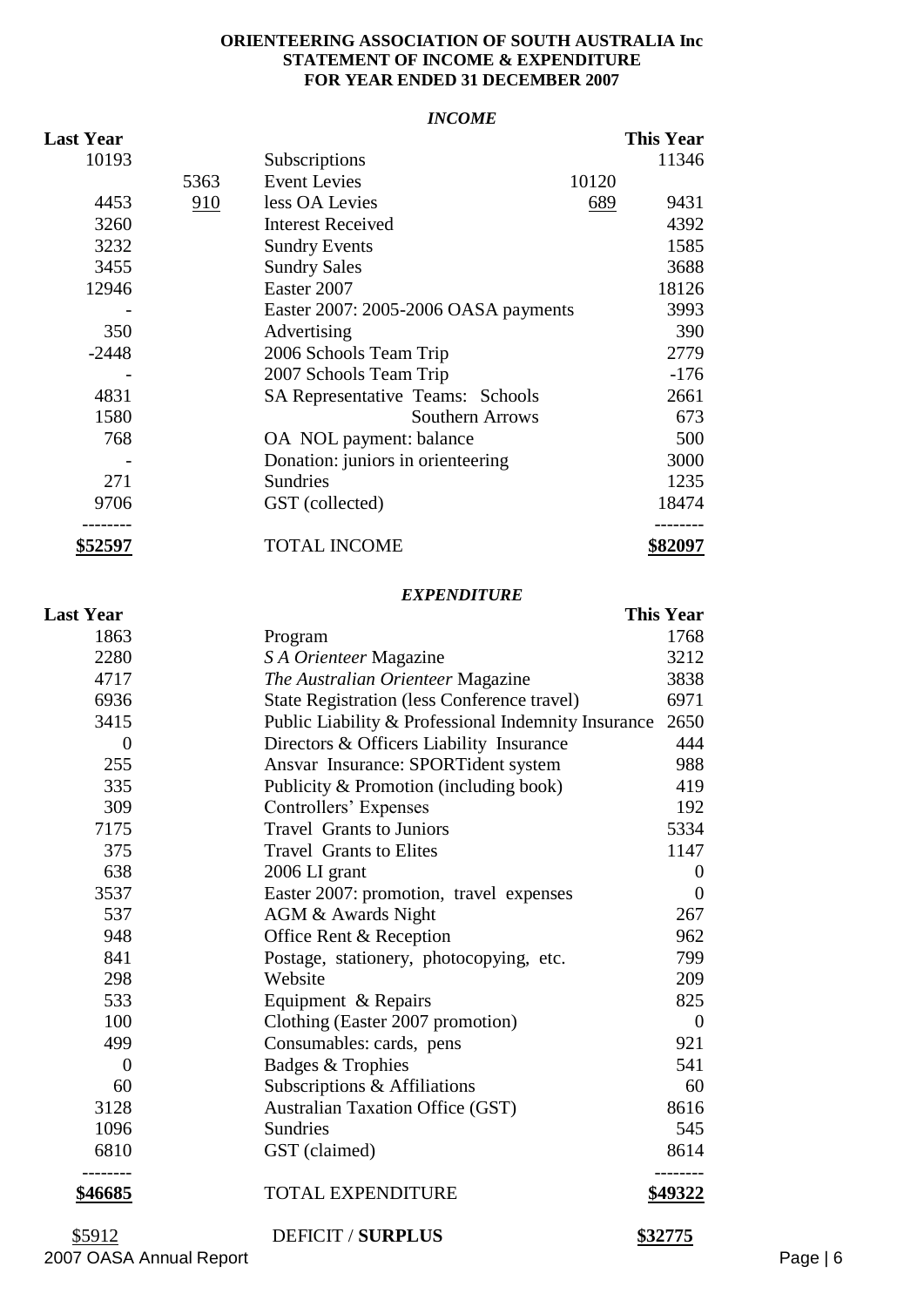#### **ORIENTEERING ASSOCIATION OF SOUTH AUSTRALIA Inc**

#### **BALANCE SHEET**

#### **AS AT 31 DECEMBER 2007**

#### **MEMBERS' FUNDS**

| <b>Last Year</b> |                                                    | <b>This Year</b> |
|------------------|----------------------------------------------------|------------------|
| 78534            | Balance forward                                    | 84446            |
| 5912             | <b>General Funds: Surplus</b>                      | 32775            |
| \$84446          | <b>TOTAL</b>                                       | \$117221         |
|                  | Represented by:                                    |                  |
| 1167             | Cash at bank                                       | 14479            |
| 75129            | <b>INVEST Account: Express Saver</b>               | 89446            |
| 14093            | <b>SPECIAL EVENT Account: Easter 2007</b>          | 29553            |
| 90389            |                                                    | 133478           |
|                  | less: (2)                                          |                  |
| 4309             | ORS Statewide Enhancement Program (StEP): Stream 1 | 15957            |
| 1634             | ORS Statewide Enhancement Program (StEP): Stream 2 | 300              |
| \$84446          |                                                    | \$117221         |
|                  |                                                    |                  |

## **NOTES TO AND FORMING PART OF THE ACCOUNTS**

#### **FOR THE YEAR ENDED 31 DECEMBER 2007**

#### STATEMENT OF ACCOUNTING POLICIES

These financial statements are a special purpose financial report prepared in order to satisfy the requirements of the Constitution to prepare financial records. The Committee has determined that the Association is not a reporting entity as defined in Statement of Accounting Concepts 1 "Definition of the Reporting Entity" and therefore there is no requirement to apply accounting standards in preparation and presentation of these statements.

The statements are also prepared on a cash basis from the records of the Association.

These accounts are based on historical cost and do not take into account changing money values or, except where specifically stated, current valuations of non-current assets.

#### **NOTE (1): SPECIFIC GRANTS**

On the recommendation of the Association various grants (monetary and in kind) have been made directly, or through the Association, to individual athletes:

| <b>Last Year</b> |                                           | <b>This Year</b> |
|------------------|-------------------------------------------|------------------|
| 4                | <b>SASI</b> Talent Scholarships           |                  |
|                  | <b>SASI High Performance Scholarships</b> |                  |
|                  | ASC: Courses for Women                    |                  |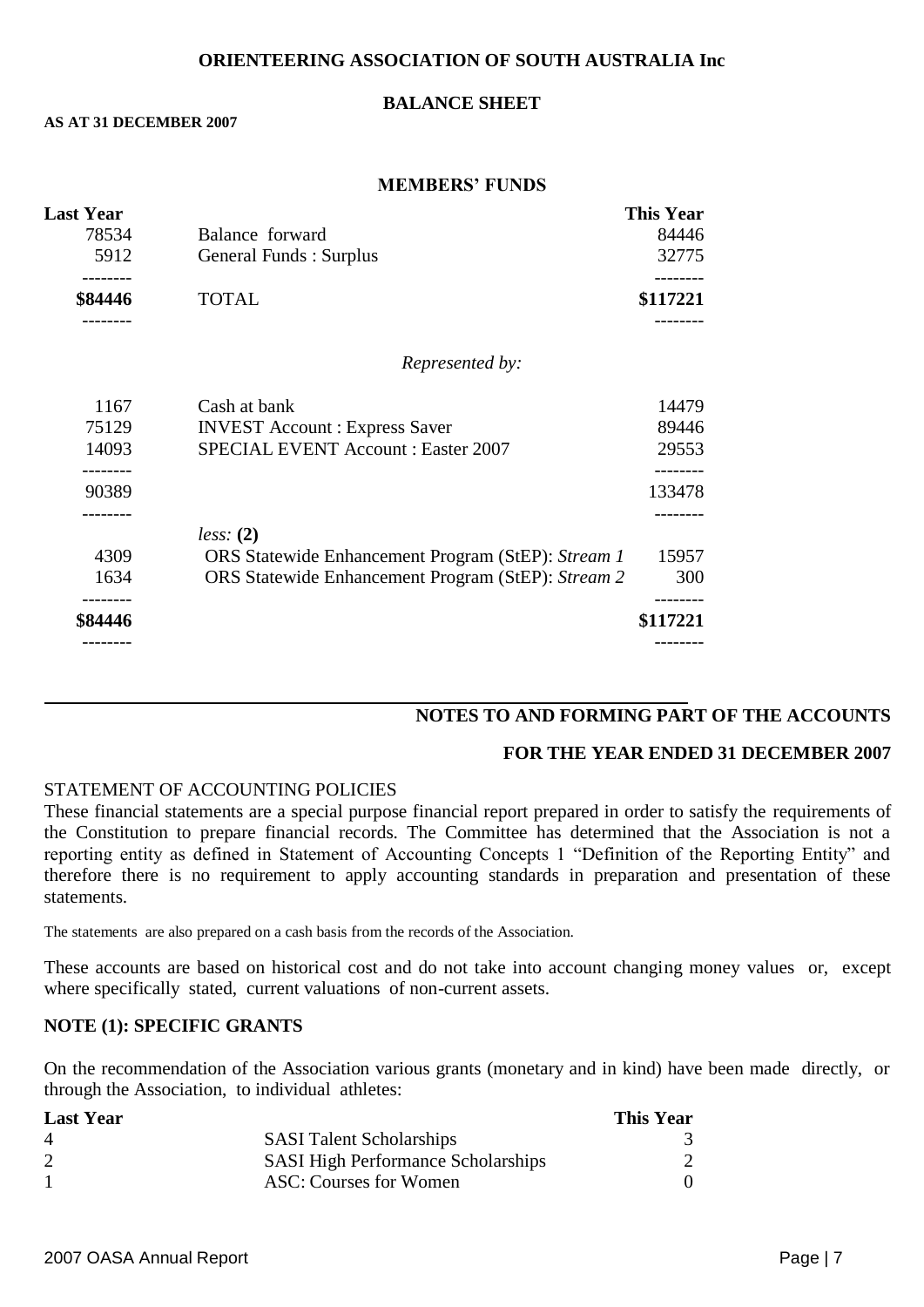#### **NOTE (2): Office for Recreation & Sport: MAJOR SPONSOR**

Statewide Enhancement Program (StEP) funding is received subject to conditions that it be spent for specific purposes, and so cannot be treated as funds of OASA in its own right. Transactions on this account are therefore shown separate from OASA transactions.

#### **ORIENTEERING ASSOCIATION OF SOUTH AUSTRALIA Inc StEP (Statewide Enhancement Program) FUNDING**

 **TRANSACTIONS for the period 1 January to 31 December 2007**

| 2007-2008<br>Six months | to 31 December 2007 |                                                                                   |                  | 2006-2007<br>Six months<br>to 30 June 2007 |
|-------------------------|---------------------|-----------------------------------------------------------------------------------|------------------|--------------------------------------------|
| $\Omega$                |                     | Balance forward                                                                   |                  | 5943                                       |
| 25000                   |                     | Grants received:<br>Stream 1                                                      |                  | 15000                                      |
| 300                     |                     | Stream 2                                                                          |                  | $\theta$<br>. <u>.</u> .                   |
| 25300                   |                     |                                                                                   |                  | 20943                                      |
|                         |                     | Stream 1:                                                                         |                  |                                            |
|                         |                     | TALENTED ATHLETE DEVELOPMENT                                                      |                  |                                            |
|                         | 1125                | Talent ID programs                                                                | 989              |                                            |
|                         | $\boldsymbol{0}$    | S/Arrows & Junior camps                                                           | 3972             |                                            |
|                         | $\boldsymbol{0}$    | I/S & O/S Training & Competition                                                  | 1200             |                                            |
|                         | 130                 | <b>NOL &amp; JNOL Travel</b>                                                      | 3021             |                                            |
| 4255                    | 3000                | <b>Schools Team Travel</b>                                                        | $\boldsymbol{0}$ | 9182                                       |
|                         | 14                  | <b>EDUCATION &amp; TRAINING</b><br>Officials' accreditation: coaches, controllers | 41               |                                            |
|                         | $\boldsymbol{0}$    | Conference                                                                        | 900              |                                            |
| 14                      | $\boldsymbol{0}$    | Courses                                                                           | 235              | 1176                                       |
|                         |                     | MANAGEMENT IMPROVEMENT                                                            |                  |                                            |
|                         | $\boldsymbol{0}$    | Strategic Planning                                                                | $\theta$         |                                            |
| $\theta$                | $\boldsymbol{0}$    | Review/Update Policies                                                            | 35               | 35                                         |
|                         |                     | PARTICIPATION PROGRAM ASSISTANCE                                                  |                  |                                            |
|                         |                     | Schools:                                                                          |                  |                                            |
|                         | 675                 | In-school programs                                                                | 1385             |                                            |
|                         | 448                 | Events: warm-up program                                                           | 1442             |                                            |
|                         | 440                 | Championships: relay                                                              | 0                |                                            |
| 2462                    | 899                 | Area Mapping                                                                      | 432              | 3259                                       |
| 981                     |                     | Summer Series: event costs                                                        |                  | 808                                        |
|                         |                     | Novice and development activities:                                                |                  |                                            |
|                         | 422                 | Basic skills training                                                             | 1689             |                                            |
|                         | 249                 | Coaching, special programs                                                        | 1049             |                                            |
|                         | 130                 | Novice programs                                                                   | 398              |                                            |
|                         | 253                 | Promotional activities                                                            | 0                |                                            |
| 1331                    |                     | Club Development & Management projects 276                                        | 1713             | 4849                                       |
|                         |                     | 9043                                                                              |                  | 19309                                      |
| 0                       |                     | Stream 2:<br>Easter 2007: timing update / MTBO mapping                            |                  | 1634                                       |
| 9043                    |                     |                                                                                   |                  | 20943                                      |
|                         |                     |                                                                                   |                  |                                            |
| \$16257                 |                     | <b>BALANCE</b> (Stream 1: 15957; Stream 2: 300)                                   |                  | $\boldsymbol{0}$                           |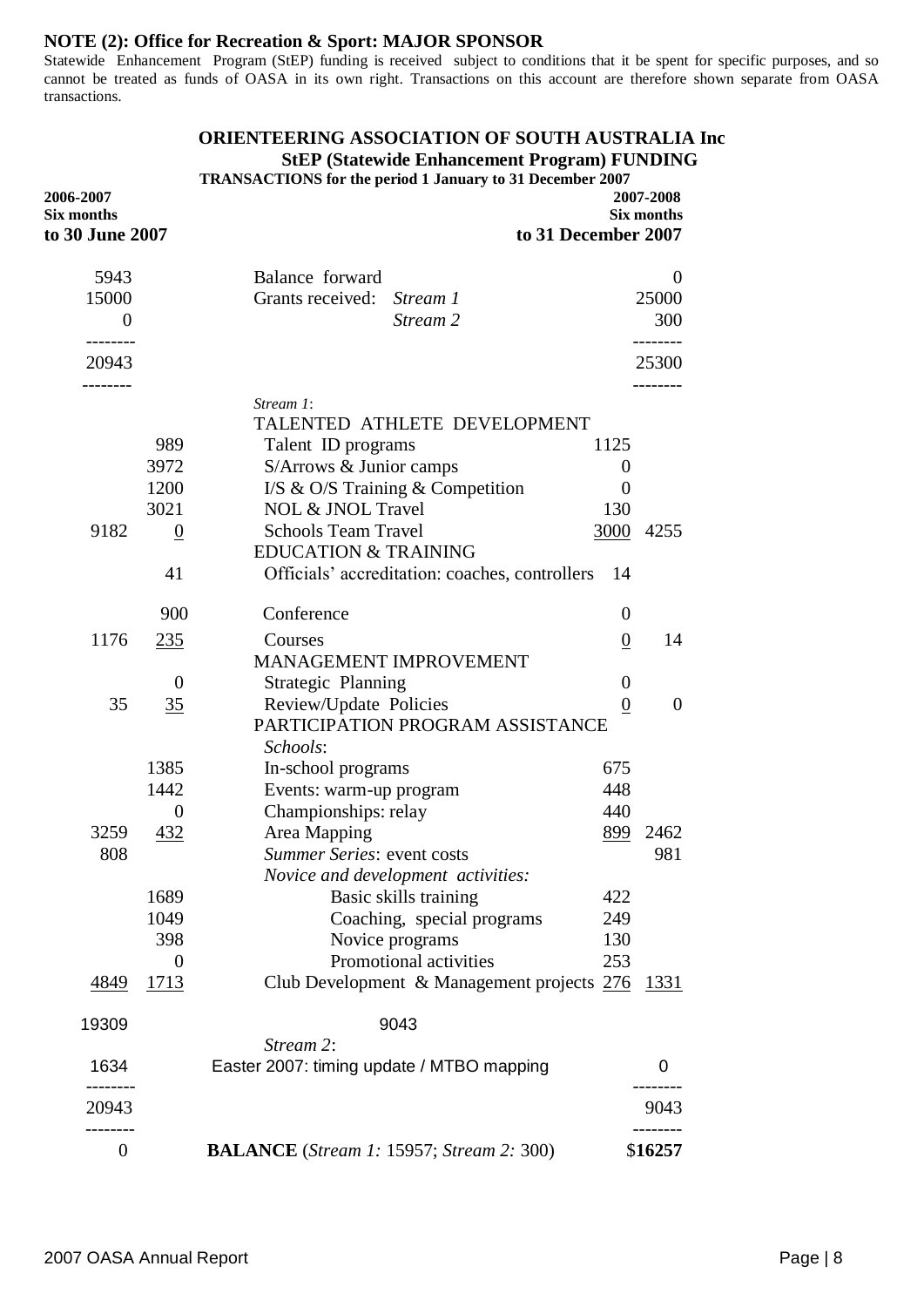#### **BUDGETED RESERVES**

In addition to the Grants already identified in the Balance Sheet, OASA budgets to maintain cash reserves for specific future spending purposes (total: \$45805).

**\_\_\_\_\_\_\_\_\_\_\_\_\_\_\_\_\_\_\_\_\_\_\_\_\_\_\_\_\_\_\_\_\_\_\_\_\_\_\_\_\_\_\_\_\_\_\_\_\_\_\_\_\_\_\_\_\_\_\_\_\_\_\_**

These allocations are not held in any specific account. Actual cash available for normal yearly expenses (not including Easter 07/Burra to Barossa Carnival) amounts to \$40343.

| <b>MAJOR PROJECTS</b>               |           |                                                                            |                   |
|-------------------------------------|-----------|----------------------------------------------------------------------------|-------------------|
| Balance as at 31.12.2006            |           | \$25002.59 Easter 07 timing update                                         | 445.18            |
| Easter 07 2005-2006 payments        | 3993.00   |                                                                            |                   |
|                                     |           | Balance as at 31.12.2007                                                   | <u>\$28550.41</u> |
|                                     |           |                                                                            |                   |
| <b>MANAGEMENT &amp; DEVELOPMENT</b> |           |                                                                            |                   |
|                                     |           | Balance as at 31.12.2007                                                   | \$4209.00         |
|                                     |           |                                                                            |                   |
| <b>INTERSTATE REPRESENTATION</b>    |           |                                                                            |                   |
| <b>Balance as at 31.12.2006</b>     |           | \$4436.26 2006 School Team Trip official<br>2007 School Team Trip official | 419.24<br>377.00  |
|                                     |           |                                                                            |                   |
|                                     |           | Balance as at 31.12.2007                                                   | \$3640.02         |
| <b>SCHOOLS' MAPPING FUND</b>        |           |                                                                            |                   |
|                                     |           |                                                                            |                   |
|                                     |           | Balance as at 31.12.2007                                                   | \$2539.67         |
|                                     |           |                                                                            |                   |
| <b>SAJOS</b>                        |           |                                                                            |                   |
| Balance as at 31.12.2006            |           | \$3107.82 April Junior Camp subsidy                                        | 800.00            |
|                                     |           |                                                                            |                   |
|                                     |           | Balance as at 31.12.2007                                                   | \$2307.82         |
| <b>SA REPRESENTATIVE TEAMS</b>      |           |                                                                            |                   |
| <b>SA Schools Team</b>              |           |                                                                            |                   |
| Balance as at 31.12.2006            | \$1491.27 |                                                                            |                   |
| Donations                           |           | 2031.95 Team travel subsidy                                                | 3395.00           |
| Sale of biscuits                    | 509.09    |                                                                            |                   |
| WPFG food vouchers                  | 120.00    |                                                                            |                   |
|                                     |           | Balance as at 31.12.2007                                                   | \$757.31          |
| <b>Southern Arrows</b>              |           |                                                                            |                   |
| Balance as at 31.12.2006            | \$3395.89 |                                                                            |                   |
| Sponsorships: new uniforms          |           | 2105.00 Shirts: new style                                                  | 1811.70           |
| Team members shirt payments         |           | 820.00 Pants: new style                                                    | 1586.82           |
| OA: 2007 NOL payment                |           | 500.00 OA: balance 2006 NOL payment                                        | 768.00            |
| Donations                           |           | 465.00 Shirt: old stock (reimb. OASA)                                      | 57.50             |
| 2007 SA Club Relay Champs           | 739.23    |                                                                            |                   |
|                                     |           | Balance as at 31.12.2007                                                   | \$3801.10         |

#### **LIST OF ASSETS as at 31.12.2007**

#### **ACCOUNTS OUTSTANDING** at 31 December 2007 **\$3115**

**GOODS FOR RESALE: STOCK ON HAND - Maps, signs, cards, etc.** 1000 Registration/Control cards (held by Treasurer: 15c ea. to Clubs) 500 Control cards, plastic-coated (held by Treasurer: 33c ea. to Clubs)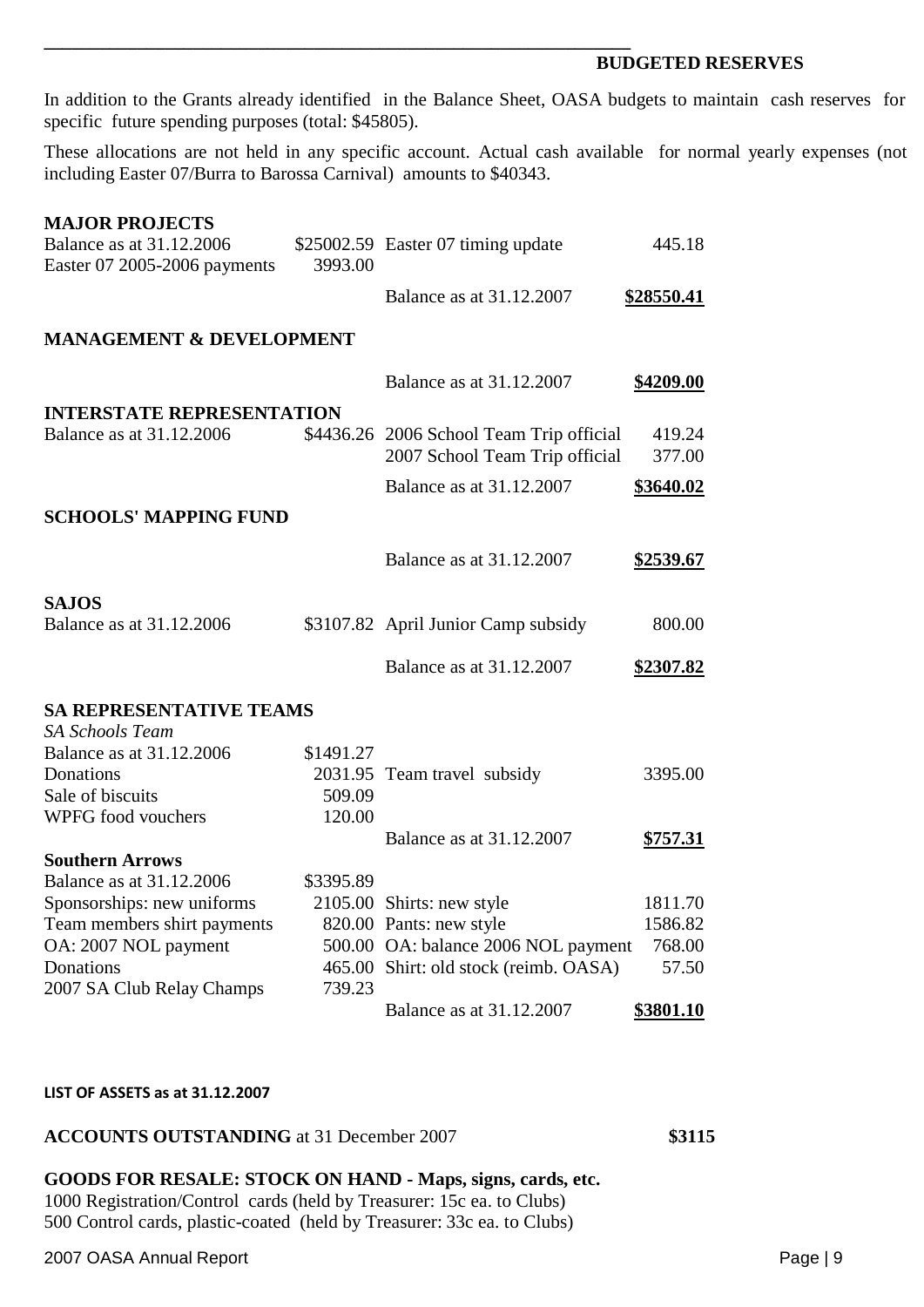750 SI Registration cards (held by Treasurer: 12c ea. to Clubs)

13 SPORTident cards (\$46.20 each) (held by R. Uppill)

121 Pens-purple map-marking; Signs: 1x arrow O, 1x To Start (held by Treasurer)

Clothing: 6 shirts, 3 singlets, 8 hats (held by J. Hembrow/OHOC)

Maps (held by OHOC Map Curator): 1180 *Beachport;* 780 *Cantara* (1997 \$3.00); 568 *O'Keefe's Paddock* (1997 \$5.00); 200 *The Sculptures*; 196 *Living Desert.*

| LIST OF ASSETS as at $31.12.2007$ (cont'd) |  |
|--------------------------------------------|--|
|--------------------------------------------|--|

| <b>EQUIPMENT</b>                                                                                                             |               | Year C.P.   |
|------------------------------------------------------------------------------------------------------------------------------|---------------|-------------|
| ACER Travel/Mate 212TX (SPORTident & related equipment: A&R Uppill)                                                          |               | 2001 \$2625 |
| <b>MS Office Professional XP</b>                                                                                             | 2001          | 560         |
| Network card - CNET PCMCIA 10/100 N/C                                                                                        | 2001          | 95          |
| Canon BJC-2100 Colour Printer                                                                                                | 2001          | 145         |
| MS Optical wheel mouse                                                                                                       | 2001          | 55          |
| Surecom 5 Port N-Way Switch                                                                                                  | 2001          | 115         |
| SODIMM 128 Mb 3.3V*s RAM                                                                                                     | 2001          | 115         |
| 112 Control stations BSF 6 units                                                                                             | 2002/06 15830 |             |
| 3 Masterstation BSM 4 unit                                                                                                   | 2002          | 216         |
| 1 Station BSM 4-5 unit                                                                                                       | 2002          | 239         |
| Therma printer set 2                                                                                                         | 2002          | 1676        |
| 5 Carrying belts                                                                                                             | 2002          | 350         |
| 92 SPORTident cards (for hire)                                                                                               | 2002          | 2788        |
| Roland D&Y 1200 Plotter                                                                                                      | 1989          | 2180        |
| Electronic Timer custom built by D.Gamble W.A.                                                                               | 1989          | 400         |
| Kodak 150 Printer                                                                                                            | 1992          | 400         |
| Overhead Projector (held by Coaching Coord)                                                                                  |               |             |
| CB Radio Hook-up (R.Larsson)                                                                                                 |               |             |
| Clocks: Rego, Start, Finish, custom made by N.Smith (held with TT equipment)                                                 |               |             |
| Digital clocks (held by R.Larsson)/Blue Clocks (held by YA)                                                                  |               |             |
| 4 Heart Rate Monitors Polar Accurex Plus, & interface (held T.Hillyard)1999/03 1325                                          |               |             |
| 2 Heat Sealers (SAO Editor & Treas)                                                                                          |               | 200         |
| Controls: Lock-up (Schools Coord 13)                                                                                         |               |             |
| Hanging (25 flags, 30 punches (Schools Coord);                                                                               |               |             |
| $40 + 45$ (MTBO Coord); $20 + 15$ (Coaching Coord)                                                                           |               |             |
| Banners: Carnival banners (held by Uppills); old Start/Finish on loan to YA;                                                 |               |             |
| Foundation SA(?) Start/Finish banners (held by TT)                                                                           |               |             |
| Shade can opy $\&$ bag: representative teams (H. Lee)                                                                        | 2005          | 263         |
| 2 Flags & stands (Park & Street, SA) (held by Uppills)                                                                       | 2004          | 920         |
| 16 various -Toilets, Creche, Buses (held with TT equipment)<br>Signs:                                                        | 1997          | 289         |
| 'Welcome to Orienteering' sign (held with SS equipment)                                                                      | 2000          | 76          |
| Coaching program equipment: table, first aid, 6 signs (Coaching Coord)                                                       | 2006          | 240         |
| Summer Series equipment (held by A. Uppill/OHOC)<br>MTBO equipment: 6 signs, 4/6 map cases for hire, ties, etc. (MTBO Coord) | 2004          | 150         |
| Carnival equipment, e.g. stakes, fencing, hessian, water stands (held by TT)                                                 |               |             |
| Consumables:                                                                                                                 |               |             |
| Badges [State Team: 24, Orienteering bars: 45] (SAH Office)                                                                  |               |             |
| Trophies [110 OY glasses] (SAH Office)                                                                                       |               |             |
| Trophies: Brian Wale Trophy, John Williams Trophy and four Schools' Relay Champs Trophies, named for SA clubs                |               |             |
| (held by winning schools at SA Schools Championships).                                                                       |               |             |
| <b>FOR INFORMATION:</b>                                                                                                      |               |             |
| OASA Club Information Manual (Tech Coord + each Club/Exec: updates from Secretary)                                           |               |             |
| OA Technical Regulations Folders (Tech Coord + one per Club)                                                                 |               |             |
| IOF Mapping Specification Books (2+Tech Coord + one per Club)                                                                |               |             |
| Elementary 'O' Handbooks by D.Gale (Sch Coord/Treas)                                                                         |               |             |
| Sportident system including computer software (held by Uppills)                                                              |               |             |
| Publicity & Promotion:                                                                                                       |               |             |
| Posters, leaflets, Foot & MTBO brochures, programs (SAH Office: Secretary)                                                   |               |             |
| Video Master VM89 (Treasurer): What A Crazy Way                                                                              |               |             |
| Video: World Cup in Australia (2000: Schools Coord)                                                                          |               |             |
| OA Manual re Orienteering and Promotion (Tech Coord)                                                                         |               |             |
| Orienteering Your First Event (P&P Coord); Orienteering by K.Haarsma                                                         |               | n/c         |
| Book: 50 Golden Years (editors) J.Lyon & J. Williams (held by Treasurer)                                                     | 2005          | 20          |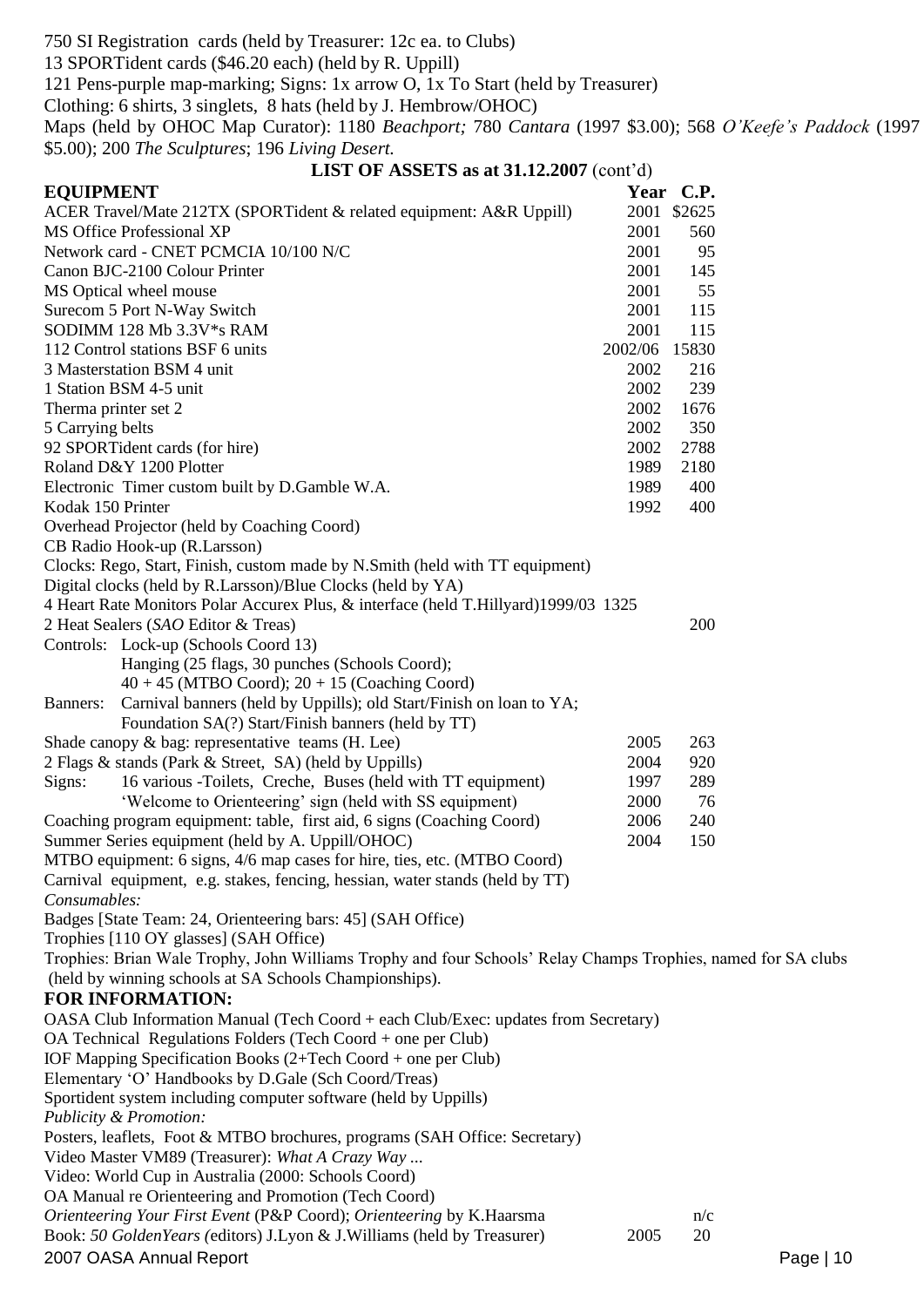#### EASTER 2007: BURRA TO BAROSSA CARNIVAL

| <b>INCOME</b>                          |      |        | EXPENDITURE                                |       |            |
|----------------------------------------|------|--------|--------------------------------------------|-------|------------|
| StEP Stream 2 funding                  |      |        | Preliminary project costs                  |       |            |
| Area selection                         | 650  |        | Area Selection                             | 650   |            |
| Photogrammetry                         | 3000 |        | Photogrammetry (YA, OH, TT)                | 3229  |            |
| Timing equipment (results)             | 5700 |        | Timing equipment, software, etc.           |       | 6145 10024 |
| OASA Major Project Fund                | 674  | 10024  |                                            |       |            |
|                                        |      |        | Administration                             |       |            |
| Other Sponsorship                      |      |        | Secretariat, etc.                          | 1092  |            |
| <b>Burra Visitor Centre</b>            | 68   |        | Bank fees (merchant facility)              | 1152  |            |
| Nuriootpa Caravan Park                 | 250  |        | Personnel                                  | 2343  |            |
| Maesbury Group                         | 1818 | 2136   | Publicity                                  | 1171  |            |
| Merchandise                            |      |        | Publicity overseas                         |       |            |
| Tee                                    | 900  |        | Entry forms                                | 1812  |            |
| Polo                                   | 1977 |        | <b>Booklets</b>                            | 1101  | 8670       |
| Hat                                    | 368  |        |                                            |       |            |
| Clothing sales at events               | 695  | 3941   | Merchandise (clothing)                     |       | 1966       |
|                                        |      |        |                                            |       |            |
| Social events                          |      |        | Event Centre: misc. supplies, etc.<br>92   |       |            |
| Camping                                |      |        | Security<br>200                            |       |            |
|                                        | 5727 |        | Social<br>Camping (accom. venue hire) 2864 | 3155  |            |
| Pasta Night                            | 2323 |        | Pasta Night                                | 2530  |            |
| Dinner                                 | 2164 | 10214  | Dinner                                     | 2285  | 7970       |
| Events                                 |      |        | Event Costs: operational                   |       |            |
| 1 Australian Family Relays             | 1127 |        | Landowners                                 | 3093  |            |
| 2 Elite Prologue sprint                | 1380 |        | Mapping                                    | 708   |            |
| 3 Slologue sprint                      | 875  |        | Map costs                                  | 22590 |            |
| 4 Model event                          | 1140 |        | Printing (course overprinting)             | 693   |            |
| 5 Australian 3-Day Championships 59134 |      |        | Chest numbers                              | 1076  |            |
| 6 MTBO                                 | 844  |        | Badges                                     | 2063  |            |
| 7 ASC Galaxy Sprint                    | 1051 |        | Consumables                                | 1494  |            |
| 8 Public Sprint                        | 1421 |        | Assembly Area                              | 186   |            |
| 9 Aust'n Middle Distance Champs        | 6311 |        | St Johns Ambulance                         | 793   |            |
| 10 National Badge Event                | 6016 | 79298  | Satellite phone hire                       |       |            |
| Enter on Day                           |      |        | Toilets                                    | 1209  |            |
| 5: Day One                             | 155  |        | Water                                      | 519   |            |
| 5: Day Two                             | 132  |        | Cups                                       | 510   |            |
| 5. misc                                | 14   |        | Rubbish disposal                           | 190   |            |
| 9: Middle Distance Ch                  | 64   |        | Timing                                     | 349   |            |
| 10: Badge                              | 136  | 500    | Audio equipment hire less deposit          | 653   |            |
|                                        |      |        | Equipment                                  | 828   |            |
| SportIdent stick (hire)                |      | 730    | Truck & fuel                               | 942   |            |
| Late entry fees                        |      | 764    | OA Event Levies 1-10                       | 5697  |            |
| Administration fees collected          |      | 146    | OASA Event Levies 1-10                     |       | 4747 48341 |
| Sundries                               |      |        | Sundries                                   |       |            |
| OA: Galaxy Prizes                      | 350  |        | OA: Galaxy Prizes                          | 350   |            |
| Overpaid                               | 1958 |        | Refunds                                    | 1958  |            |
| SportIdent sticks (6) purchased        | 245  |        | SportIdent sticks (6) purchased            | 245   |            |
| University Challenge (3rd party)       | 370  | 2923   | University Challenge (3rd party)           |       |            |
| Carnival Equipment, etc. purchased     |      |        |                                            | 370   | 2923       |
| stakes, droppers                       | 34   |        |                                            |       |            |
| map bags                               | 141  |        |                                            |       |            |
| cups, 3x hazard tape                   | 117  | 292    |                                            |       |            |
| Subtotal                               |      |        |                                            |       |            |
| GST (collected)                        |      | 110966 | Subtotal                                   |       | 79894      |
| Total                                  |      | 9847   | GST (to be claimed)                        |       | 2704       |
|                                        |      | 120813 | Total                                      |       | 82598      |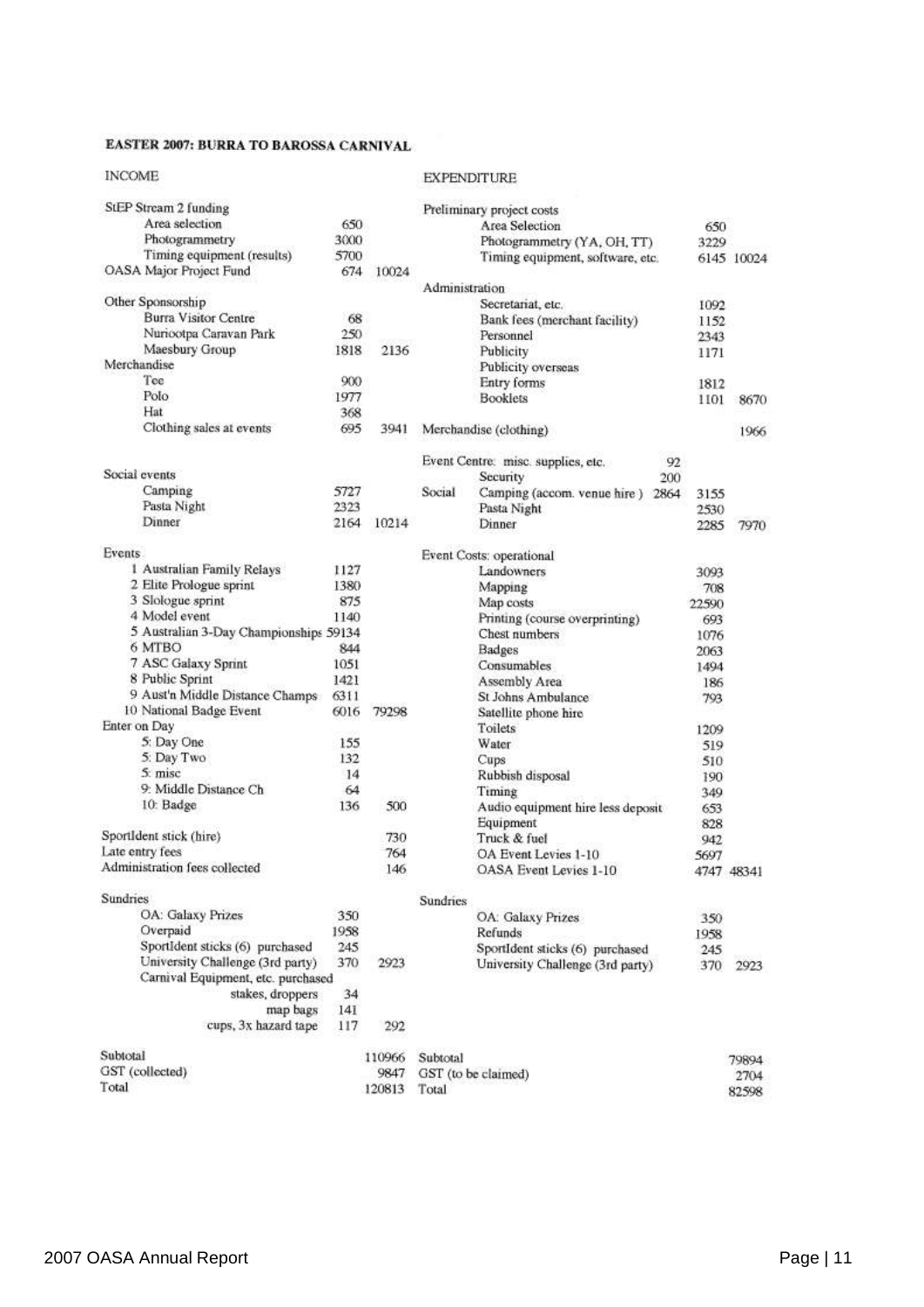## **TECHNICAL REPORT**

During 2007, the position of technical officer was held by Jenny Casanova, with Adrian Uppill as mapping coordinator, and supported by invaluable advice from Robin Uppill.

Because of the Burra to Barossa 2007 carnival there was a requirement for a lot more people than usual to control events during 2007. OASA is very appreciative of the efforts expended by these people in the pursuit of orienteering excellence.

Particular gratitude goes to Robin Uppill for being level 3 controller for the Australian 3-Days which was a mammoth task. Other level 3 controllers were Alison Radford for the Australian Middle Distance Championships and National Badge Event and Jenny Casanova for the ASC Galaxy Sprint.

Level 2 controllers were: Phil Davill, Peter Cutten and Gerry Velaitis for the Australian 3-Days, Phil Hazell for National Badge Event 1, John & Jeffa Lyon for the SA Middle Distance Championships and Badge Event 2, Jenny Casanova for the SA Club Relays, Gerry Velaitis for the SA Sprint Championships and Rob Hillyard for the SA Long Championships.

Thanks go to all these people for their efforts. Controllers are reminded that their reports should be submitted to the technical officer, so that future organisers, planners and controllers can learn from past events. Having said that, the only report received was Robin Uppill's comprehensive controllers' report on the Australian 3-Days which was forwarded to Orienteering Australia; even the technical officer did not produce a report for the event she controlled.

The major events schedule produced by OA allocates the Australian Championships carnival to SA in 2010.

A fledgling committee has been instituted but it lacks an overall coordinator as yet. In the meantime, investigative trips are being taken around Port Lincoln, Whyalla, Mt Gambier and the Southern Flinders Ranges, to ascertain the suitability of any of those areas for an Australian Long Distance Championship map, around which the second weekend of the carnival could be based.

| Sat 25 <sup>th</sup> Sep | Australian Middle Distance Championships      |
|--------------------------|-----------------------------------------------|
|                          | (afternoon)                                   |
| Sun 26 <sup>th</sup> Sep | <b>SA Long Championships</b>                  |
| Tue 28 <sup>th</sup> Sep | Australian Schools Championships              |
|                          | NOL Event e.g. Mass start loop race           |
| Wed 29 <sup>th</sup> Sep | <b>Australian Schools Relay Championships</b> |
|                          | Public event                                  |
| Fri 1 <sup>st</sup> Oct  | Australian Sprint Championships (am)          |
|                          | Model event (pm)                              |
| Sat 2 <sup>nd</sup> Oct  | Australian Long Championships                 |
| Sun 3rd Oct              | <b>Australian Relay Championships</b>         |
| Mon 4 <sup>th</sup> Oct  | Public holiday                                |

This schedule is how the carnival will run (likely to be in first week of SA school holidays):

**Changes to Orienteering Australia Rules as of January 2008:** Orienteering Australia has released the 2008 versions of the Competition Rules and National Orienteering League Guidelines. Both of these can be downloaded as PDF documents from the Orienteering Australia website [www.orienteering.asn.au](http://www.orienteering.asn.au/) There are only minor changes taking effect in 2008.

Adrian Uppill's table of course-class relationships with appropriate distances for recommended winning times, has undergone further changes due to the change to age-class groupings as recommended by OA regulations. SA Championships in Sprint, Middle and Long, Badge Events and Orienteer of the Year events now all have 10-year senior age groupings. The overall response to this has been positive despite some initial reservations. This is reflected Australia-wide, where there has been variable uptake by the states, of age-class changes.

**Jenny Casanova**, Technical Officer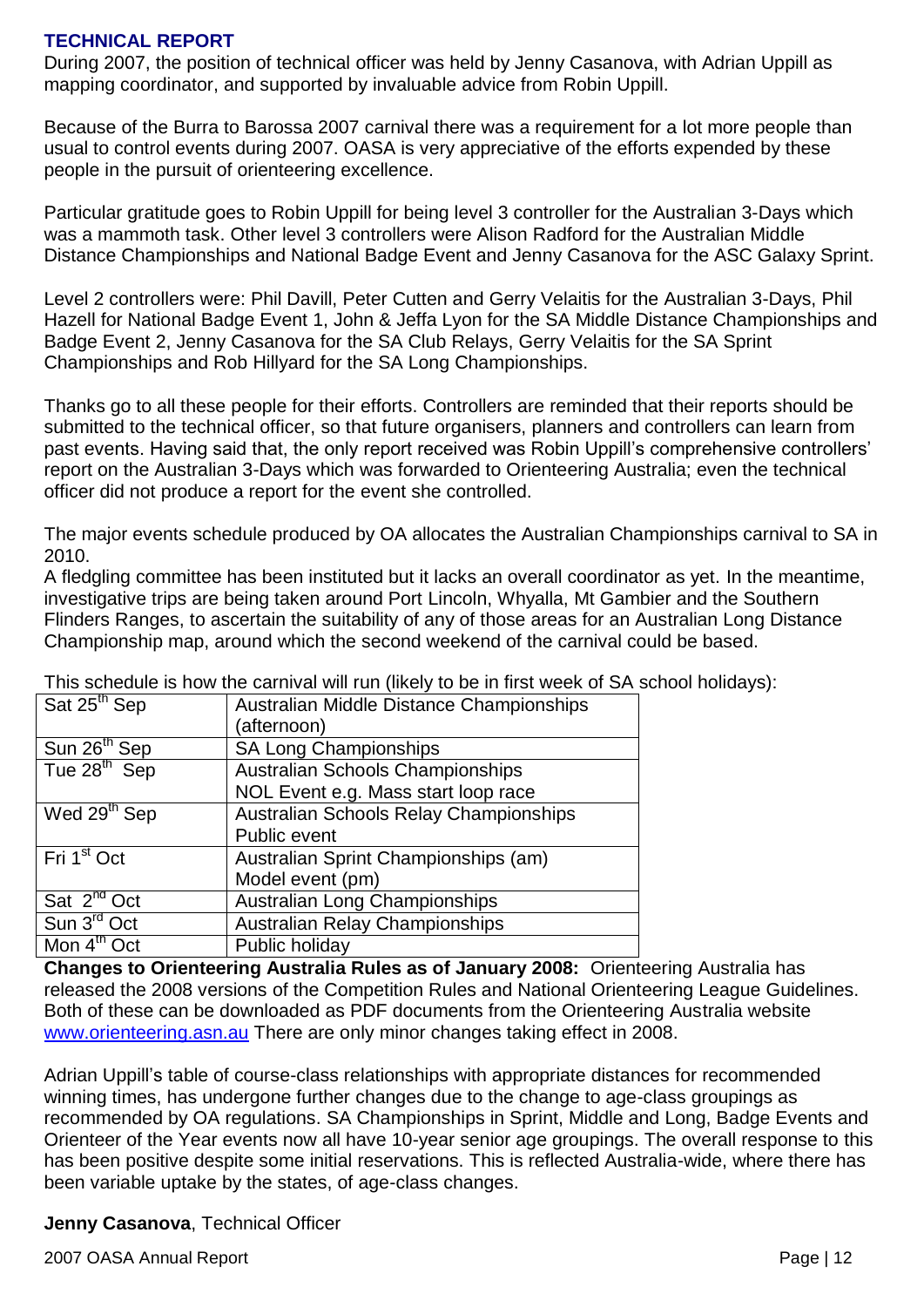### **PUBLICITY AND PROMOTIONS REPORT**

Maarten Nieuwenhoven, my predecessor, organised an OASA display at the Caravan and Camping Show in February. Participation in this display has been a motivator to develop our display materials and to promote the camping side of orienteering events. Adrian Uppill has been responsible for developing some excellent display material.

During 2007 there were a number of significant events for which I sought publicity in the media. The first of these was the orienteering event conducted as part of the World Police and Fire Games in March. *The Adelaide Hills Courier* ran an article on this event.

The Easter Carnival at Burra was our main focus during the early part of the year. *The Northern Argus* ran a couple of articles based on information provided for them and the Advertiser had a small segment in its Statewide coverage.

Following on from Easter, the *Senior's Newspaper* ran a story on octogenarian orienteers and also published a couple of coloured photos of two of our senior members.

National O Day was on Sunday 6 May with an event near the Victoria Park Racecourse. The Messenger Newspaper was given material for a story and their photographer took photos of some of our juniors but, alas, they did not run it. However, on the positive side, Rex Jory gave O Day a plug in his *Sunday Mail* column while Ashley Walsh on ABC Radio did a great job of promoting the day.

A press release announcing Reuben Smith's selection in the WOC team was ignored by local media, however Pulteney Grammar School picked up on it to include a mention of Reuben, an old scholar, in its School Magazine.

In June, David Tilbrook organised a display at Marden for an ABC Radio outside broadcast, while John Williams was interviewed on air at the same event.

As JWOC approached, material was supplied to the media on Simon Uppill and Vanessa Round. The *Eastern Courier* ran an article on Vanessa based on material from Kay Haarsma and that was that. Bob Mouatt, President of OA at the time, also provided press releases for local media which were ignored.

After JWOC, the *Adelaide Hills Courier* published a story on Simon's achievements and the *Eastern Courier* ran one on Vanessa but that was it as far as local media coverage of our elite orienteers was concerned.

In September, OASA, along with other sporting groups, had a display at the Royal Adelaide Hospital to promote healthy activity to the staff who work there. While the concept was a good one the support from the staff was poor.

In October, David Tilbrook and I spoke to the Overland 4WD Club about orienteering. We had some positive responses, particularly with regard to Summer Series and Mountain Bike Orienteering.

Based on their JWOC achievements, I nominated Simon and Vanessa for Australian Government Sports Achievement Awards. Both Simon and Vanessa were granted an award.

**John Such** Publicity Officer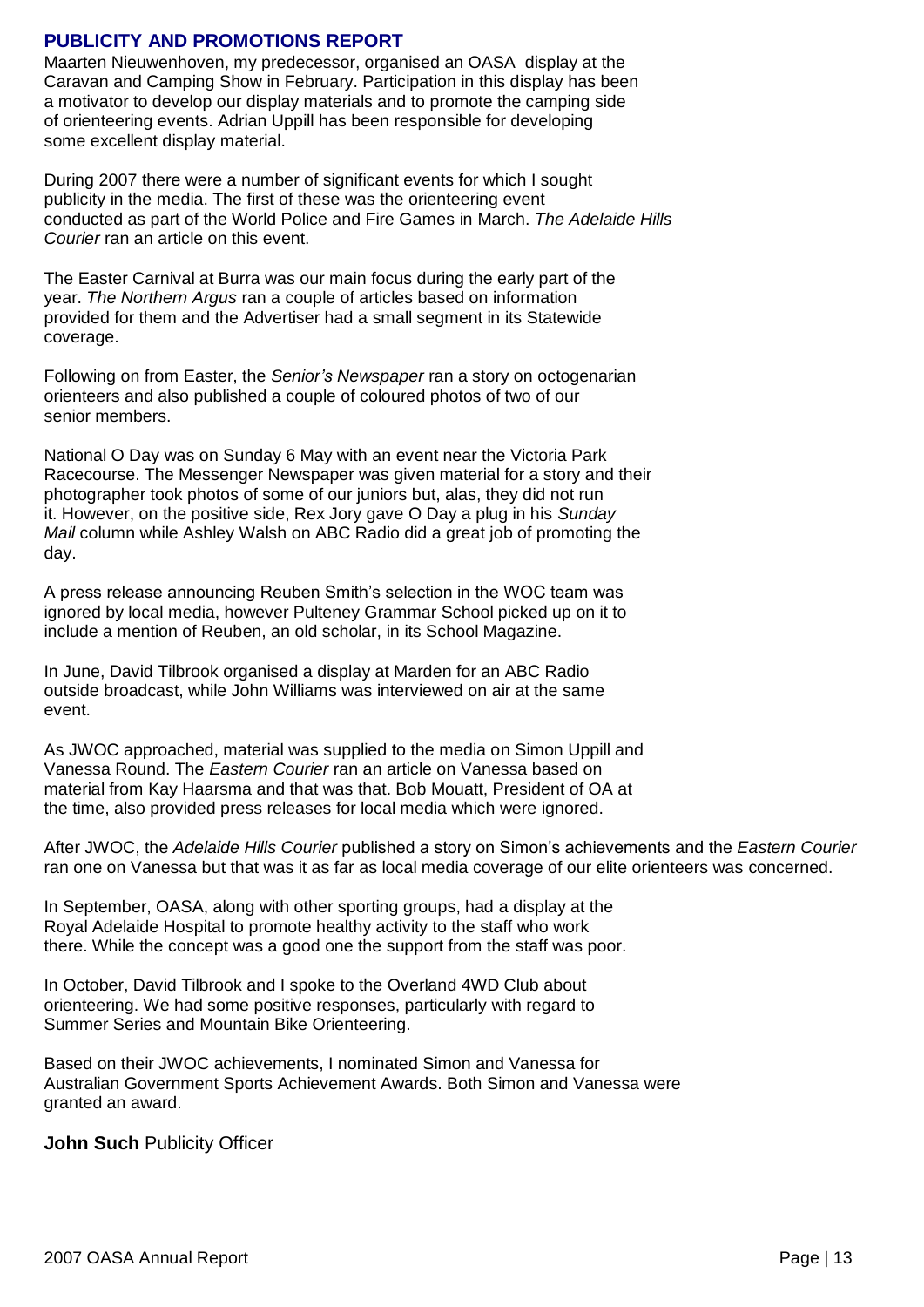## **NEWSLETTER EDITORS REPORT**

The editor would like to especially thank those members, about 36 in all, who contributed in some way to the newsletter, stories, photos and ideas for "Here and There". Also thanks to Bob Smith for allowing me to do last minute corrections at Hilton SNAP Printing. The main purpose of the newsletter is to help keep members informed, to be a bit inspirational and thus encourage good attendance at events and provide some sort of record of events.

SAO does not take the place of club newsletters but clubs are encouraged to send electronic copies of their newsletter and photos used in them to the editor so that articles or snippets of wider interest might appear in the state newsletter.

By law, and apparently because OASA receives state Government funding, a copy of each issue of S.A. Orienteer must be lodged with the State Library of South Australia.

Mike Round, Editor

## **COACHING REPORT**

2007 was a busy day for coaches, managers and organisers and we would like to thank them. Activities included:

- A Junior Training Day on 24 Jan 07, the Junior Camp 17-21 Apr 07 and the Junior Girls Weekend 3-4 Nov 07.
- Three OASA Training Days (4 Feb, 26 May and 11 Nov 07 with a fourth planned for 18 Feb 07 cancelled due to a total fire ban) and a Women"s Coaching Weekend 31 Mar-1 Apr 07) plus some after event training on a Sunday.
- Coaching support to the Talent ID Days on 23 and 24 Apr 07 and the Schools Team.
- The Southern Arrows Camp.
- 15 Wednesday Training Half Days and Duty Coaches on 13 Sundays.
- Coaching support to the Schools" Warm-up Program.

Over 150 individuals received coaching in and around the Adelaide area alone. This figure does not include the many schools students whom received coaching in schools and at schools' warm up events.

In addition thanks must be given to the many "shadowers", mentors, course setters and those who prepared maps on OCAD or gave talks to groups.

We would like to single out John and Jeffa Lyon for their continued outstanding support with Talent Spotting, the conduct of the Talent ID Camp and support to the Junior Girls Weekend.

With regards the future:

- We plan to get the Sub-junior Group going as a formed training body with a social side to build on group spirit before they members move on to the Junior Squad.
- Conduct more Talent ID activities in 2008 to build up our junior numbers. In this area we are willing to train the new junior and sub-juniors but as an association we need to find a pool of young people.

Finally we have again found that the two of us working together has worked well with less stress on us and our discussions leading to new and better ideas.

## **Adrian Craig/Susanne Casanova**, Coaching Coordinators

#### **SCHOOLS REPORT**

In 2007 all activity with schools was limited to the Primary area. Teachers react to the information page in the Sports Shorts Magazine, and email or phone me to negotiate an experience for their children. Usually this is within their own school yard but on some occasions I arrange for the use of a nearby colour map. An attempt is then made to interest teachers in taking groups to Mid-Week Events with a view to future involvement in the Schools Championships. Information is also often distributed direct to the children in the hope that family groups will attend Friday night or week end events.

On a number of occasions I have visited teachers to talk about the process which might occur when getting children started in Orienteering. Visits and assistance are provided to both public and private schools within the metropolitan area.

Education to teachers included a session at the annual ACHPER Conference at Westminster School in April and with Adrian Uppill providing 6 two hour sessions to trainee teachers at Flinders Uni in October.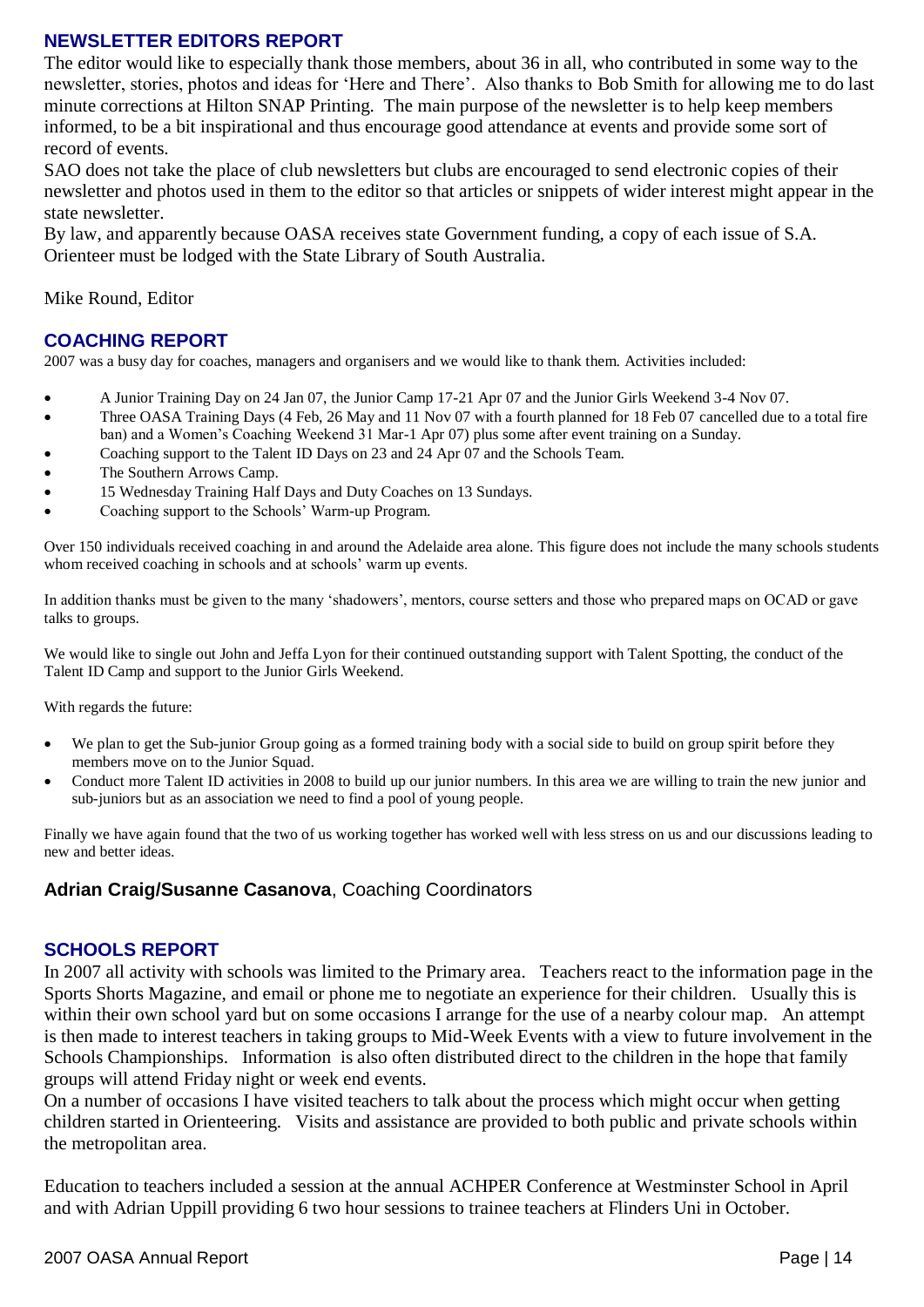My thanks to Jeffa Lyon, Adrian Craig/John Such and Frank Tomas in assisting me to provide the Mid-Week Events. These are the essential low key events which provide learning for children prior to the two Championship Events. Most of the children attending these are Primary age as it seems there are huge difficulties with Time tables etc..when extracting an interest group of various year levels from a Secondary School.

Yalanga Orieenteers ran the Schools Championships in August supported in the usual way by a large number of helpers from other clubs. Belair National Park was again the venue and it is pleasing that numbers have been consistent in recent years. It is essential that those taking part have a good experience in the hope that they continue in the sport and with good organization, an interesting area and beautiful weather I believe all the boxes were ticked.

Thanks again go to Jeffa Lyon for organizing the Schools Relay Event. Although the venue had to be changed the Thorndon Park map provided an excellent alternative area and is certainly a spot worth visiting! Attendance was down this year because of a clash with a day which many schools chose as their closure day for the Royal Show.

Finally thanks to those who have assisted during the last twelve months, and in particular Barry Wheeler who has worked with several schools in the northern area, and Adrian Craig, who over the last six years has been the major provider of the Mid-Week Programme.

**David Tilbrook**, Schools Coordinator

## **MOUNTAIN BIKE ORIENTEERING REPORT**

The 2007 MTBO series consisted of two training days and four regular events. A further two events were planned but had to be cancelled due to hot weather. Unfortunately one of these events was again the State Championships (also cancelled due to hot weather in 2006). In 2008 we will be running the Championships earlier in the year to try to avoid this problem.

While entries to events were not high and it would be difficult to assess the season as successful in that regard a couple of innovations were initiated and proved successful. At Wirrabara the MTBO formed part of the Tintookies" orienteering carnival and benefited from some foot O competitors trying their hand (legs?) at the cycle version of the sport. And both disciplines were successfully combined in the DuO event at Mount Crawford.

2007 also saw the advent of the MTBO Committee, being an informal committee of MTBO diehards. It provided a useful forum for working through various MTBO tasks and issues. Amongst its achievements were the establishment of an email list/newsletter and the completion of some preliminary work for the 2009 Australian Championships. The MTBO committee also undertook promotional activities with Bicycle SA through their "Track and Trail" series. The results from this were, however, disappointing.

A number of SA MTBOers travelled interstate for events and all performed creditably, with the following riders winning championships:

- Lee Merchant, M50 Australian Champion, sprint and long distance
- Brett Merchant, M17-20 Australian Champion, sprint, middle and long distance
- Steve Sulliavn, M40 Oceania Champion, middle distance.

My thanks go to all those who participated in MTBO in 2007 and especially to the dedicated band of volunteers who organised and ran events or provided the organisational back up for those events and the sport.

## **Bruce Greenhalgh** SA MTBO Coordinator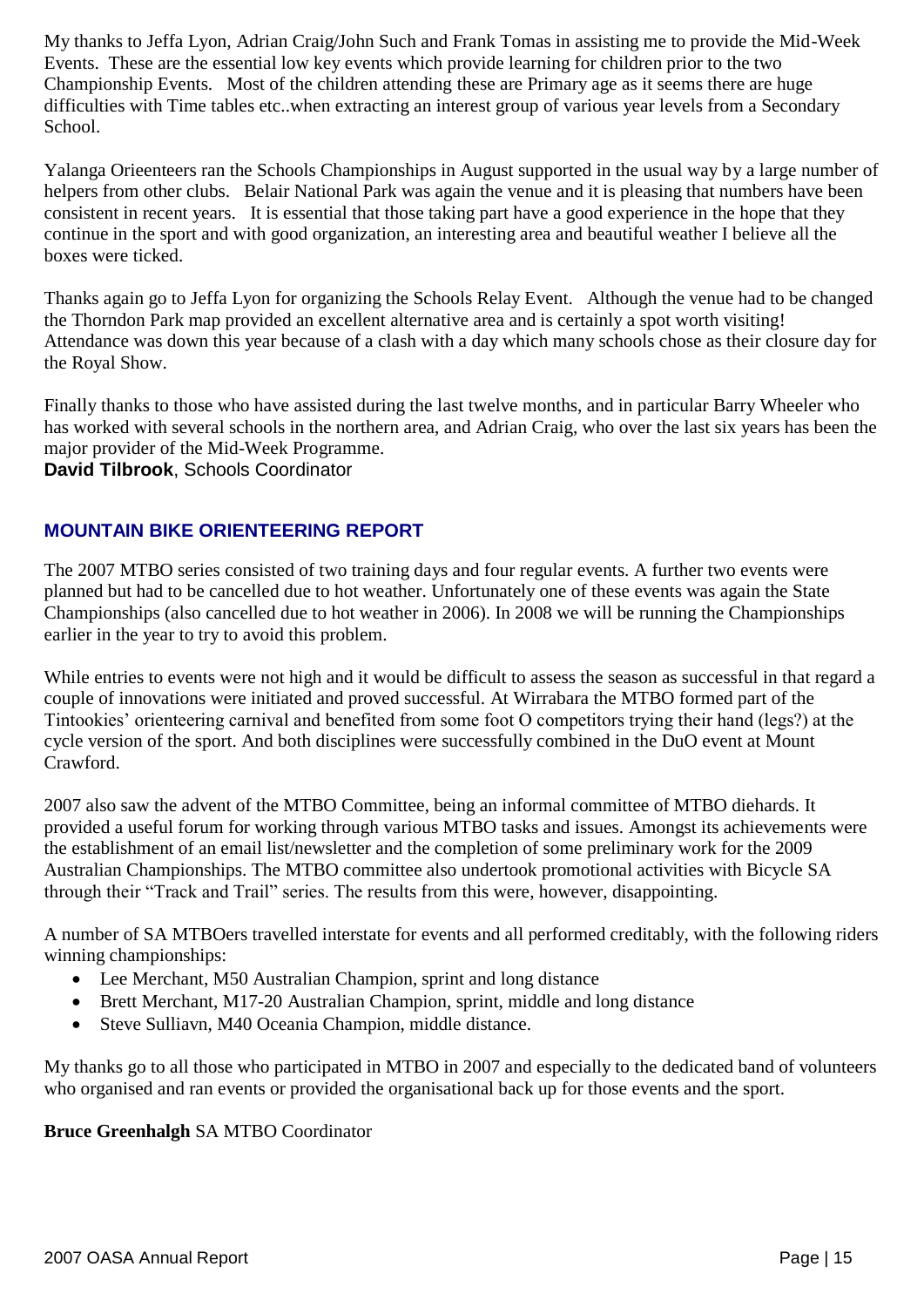## **2007 EASTER BURRA TO BAROSSA ORIENTEERING CARNIVAL REPORT Burra to Barossa 2007 Carnival Report**



The Burra to Barossa 2007; Australian 3-Days and Australian Middle Distance Championships Carnival has come and gone and already we are planning for the 2010 Nationals. OASA should, however, reflect on just how successful this carnival really was.

Comments heard from local and interstate orienteers were nothing but positive. At least one person declared it the best Easter they had been to!

South Australia prides itself on organising good carnivals and this was no exception. The approach whereby different clubs have responsibility for a certain task throughout, rather than a particular day's event, has worked well for OASA previously and our events seem to run more smoothly than interstate carnivals do. The importance of having the same procedures for each part of each event cannot be underestimated. Some of the smaller clubs struggled to provide numbers for their task; but some of the bigger clubs had a number of members involved in course planning and organising individual events so were otherwise heavily committed.

Everyone donated incredible amounts of their time. It's important to recognise that orienteers are volunteers and have other commitments, but if you can pick the right person for the task, who has enthusiasm for it and is methodical, and who has experience or can gain advice from others who have done it before, then all will go well. The input of Robin and Adrian Uppill, who coordinated the 2002 Outback Carnival, was crucial. Hopefully the planners, organisers and controllers of each event, and coordinators of each task, have made notes and recommendations which will assist the next people who have to organise such a carnival.

There really were few hiccups in either behind-the-scenes planning or on-the-day running of events, and almost no complaints from competitors. There were certainly no protests which necessitated the use of a jury. Any minor problems were resolved on the spot with resourcefulness. Possibly the biggest issue occurred during the ASC Galaxy sprint race, which was contentious because a previously uncrossable creek was physically crossable due to the drought, though it was mapped as uncrossable.

Although the Burra area had been in drought, rains in February greened things up enough so that the areas weren't a dustbowl, and the hot weather held off with a maximum of 30 degrees on the last day of Easter.

Despite initial concerns about the availability of accommodation, nearly 800 orienteers were eventually squeezed into Burra and the surrounding towns. Most Burra businesses, while initially lukewarm and disinclined to advertise in the start book, extended their trading hours, and the tourist office was very helpful. Camping on the school and sports ground oval was a popular option (out of necessity) and the social functions were well attended. Thanks to Julie Crebbin for all her efforts in coordinating the Event Centre and each day's catering.

Exact attendance numbers at each event have not been published here because they are included in the list of attendances at all OASA events in 2007. Ken Fisher's expertise in setting up a spreadsheet and coordinating data entry was valuable.

Financial reports are being finalised by the tireless treasurer, Jennie Bourne, who has performed this task for a number of previous carnivals, for which we are very grateful. Although numbers were slightly less than hoped for over the Easter weekend, closer to 700 than 800, this was offset by the nearly 400 people who stayed on for the next weekend's races. It is anticipated that the profit will provide a comfortable buffer when putting funds towards future OASA projects.

No results book was published, saving on costs, though badges/certificates were posted out. Widespread internet access meant having to print and post very few start books and start lists. As always, Bob Smith's assistance in printing of maps and documents at Snap Printing was greatly appreciated.

There are too many people to mention individually, though I tried to name the key players in last year's AGM report, and some have been thanked publicly before, but all OASA members (plus family and friends) who were involved in any way, small or large, in facilitating the success of the Burra to Barossa carnival, can consider themselves officially acknowledged.

#### **Jenny Casanova,** Burra to Barossa Carnival Coordinator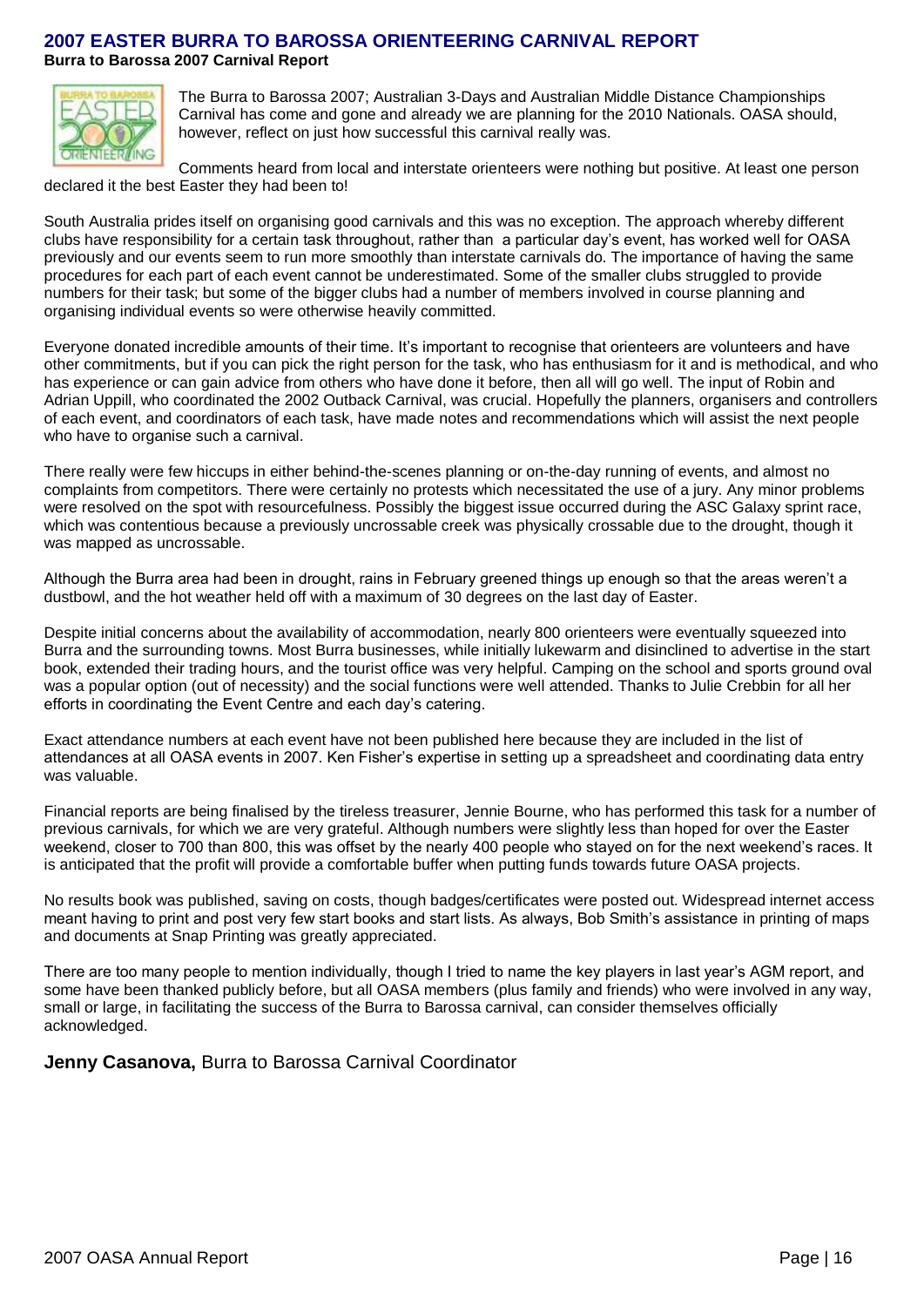## **SOUTH AUSTRALIAN AWARDS**

#### **John Hall Memorial service Award**

The 2007 John Hall Memorial Service Award for services to orienteering in South Australia was awarded to Ron Laarson.

#### **Orienteer of the Year**

Awarded on the basis of a person's 6 best performances in designated OY events throughout the year, for orienteers aged over 14 years. Our thanks to Michelle Chamalaun for calculating the results.

| W <sub>16</sub> | Nadia Velaitis YA        | M16          | Rory McComb OH           |
|-----------------|--------------------------|--------------|--------------------------|
| W18             | Lauren Gilles OH         | M18          | Tom Dose TT              |
| W <sub>20</sub> | <b>Mallory Hughes OH</b> | M20          | <b>Brett Merchant TJ</b> |
| W <sub>21</sub> | Susanne Casanova WA      | M21          | Simon Uppill OH          |
| <b>W21AS</b>    | Claire Davill TJ         | <b>M21AS</b> | Tyson Hillyard TJ        |
| <b>W35</b>      | Michelle Chamalaun OH    | M35          | Paul Hoopmann TJ         |
| W45             | Robin Uppill OH          | M45          | Stephen Dose TT          |
| <b>W55</b>      | Alison Radford TT        | M55          | <b>Adrian Uppill OH</b>  |
| <b>W65</b>      | Jeffa Lyon TT            | M65          | John Lyon TT             |
| <b>W75</b>      | Rae Harris WA            | M75          | Ron Larsson TT           |
|                 |                          |              |                          |

### **Sue Millard Perpetual Trophy**

This inaugural award is presented to the juniors judged by selectors to have shown the greatest improvement: Junior Female: Maddie Wardleworth TT Junior Male: Brett Fisk YA

### **Junior Consistency Badges**

The following juniors aged up to 14 years were awarded Consistency Badges : Outstanding: Talia Colwell OH Brodie Dobson-Keefe YA Luke Hazell TT Christopher Mason-Fyfe TT Bryn McComb OH

Encouragement:

Emily Brougham SB Liana Crebbin YA Sam Ennis TT Rachel Fisk YA Brittany Haste TE **Joseph Kneebone** Brittany Overall SE Bryn Soden OH Aaron Sullivan TE Aidan Sullivan YA Anna Vaughhan Tom Vaughan Bree Yeomans OH

Kelly Bertei TE Cameron Birrane YA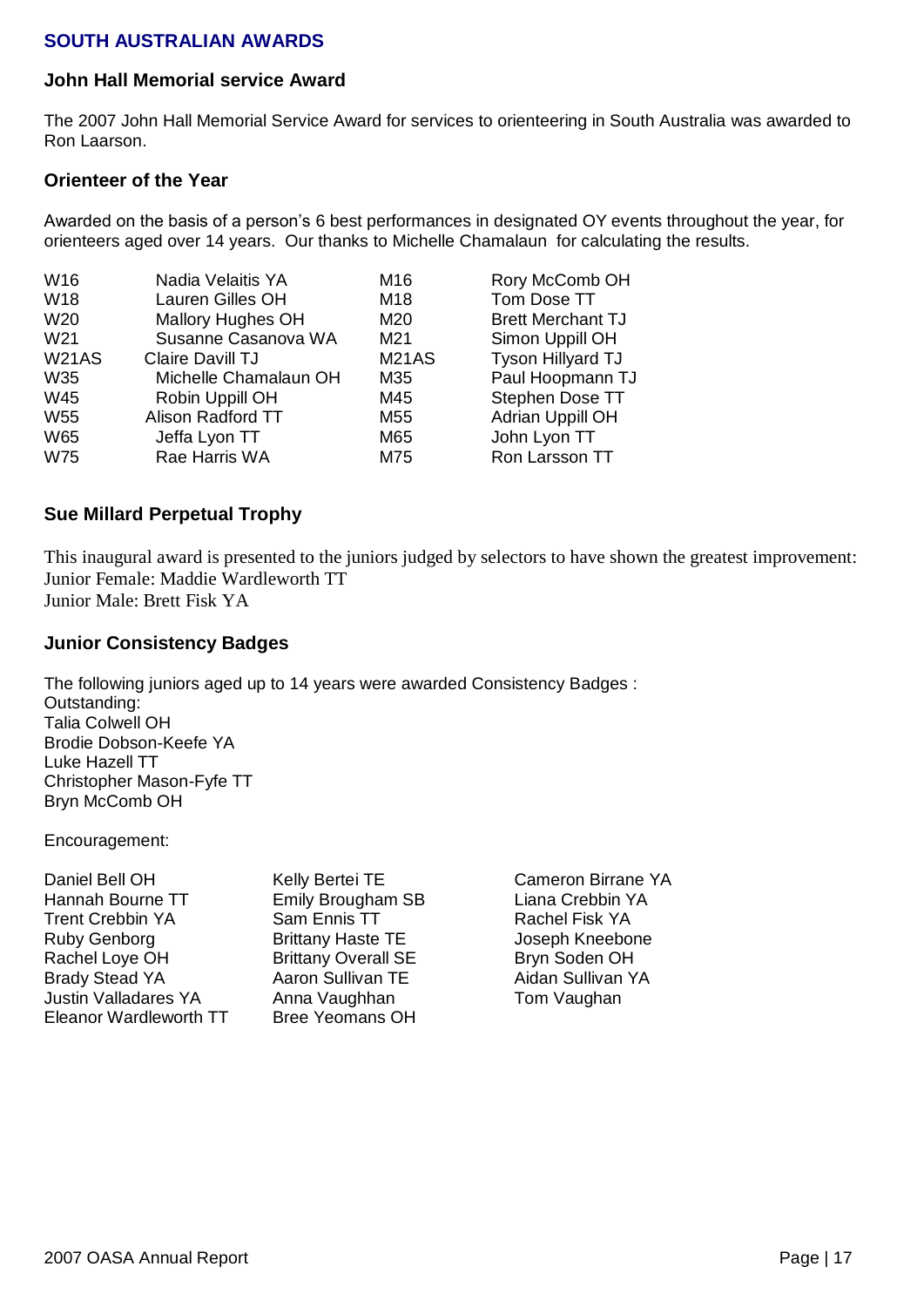## **SASI Scholarships (2007/2008)**

**Talent:** Talent Scholarships funded by the South Australian Sports Institute (SASI) were awarded to Lauren Gilles, Tristen Lee, Simon Uppill & Vanessa Round. **High Performance:** Awarded to Susanne Casanova & Kerrin Rattray

#### **Australian Government Sports Achievement Awards.**

Simon Uppill and Vanessa Round

#### **State Selectors**

This year's state selectors were Peter Clark, Lachlan Hallett and Claire Davill.

## **SA INTERNATIONAL REPRESENTATION**

### **Australian Team for Junior World Orienteering Championships in Dubbo.**

Congratulations on selection to Simon Uppill and Vanessa Round.

## **Australian Team for World Orienteering Championships in Ukraine.**

No South Australian was selected for this team in 2007

### **Australian Bushrangers Team in New Zealand.**

Congratulations on selection to Simon Uppill Ben Rattray and Vanessa Round.

## **Australian New Zealand Challenge Team at Oceania Championships in ACT.**

Congratulations on selection to: W16A Nadia Velaitis M18A Tristen Lee W21E Vanessa Round (Bushrangers Team) M21E Simon Uppill, Kerrin Rattray, Reuben Smith (all Bushrangers Team) W50A Robin Uppill M55A Adrian Uppill W70A Jeffa Lyon M70A John Lyon

#### **SA ORIENTEERS RESULTS**

### **South Australian Events**

#### *South Australian Long Distance Championships*

This year's state championships were held at Twigham. Resident Champions in brackets.

| W <sub>10</sub> |                     | M10               | <b>Trent Crebbin YA</b> |
|-----------------|---------------------|-------------------|-------------------------|
| <b>W12A</b>     | Liana Crebbin YA    | <b>M12A</b>       | Brodie Dobson-Keefe YA  |
| W12B            |                     | M <sub>12</sub> B |                         |
| <b>W14A</b>     | Rachel Loye OH      | M <sub>14</sub> A | Bryn McComb OH          |
| <b>W14B</b>     | Christina Vaughan   | M <sub>14</sub> B |                         |
| <b>W16A</b>     | Nadia Velaitis YA   | <b>M16A</b>       | Rory McComb OH          |
| W16B            |                     | M <sub>16</sub> B |                         |
| W17-20A         | Lauren Gillis OH    | M17-20A           | Tristen Lee TJ          |
| <b>W21A</b>     | Susanne Casanova WA | M21A              | Simon Uppill OH         |
| <b>W21AS</b>    | Rebecca Hatcher TJ  | M21AS             | Catherine Loye OH       |
| W21B            | Lisa Clark WA       | M21B              | Henry Hazell TT         |
| <b>W35A</b>     | Zara Soden OH       | <b>M35A</b>       | Paul Hoopmann TJ        |
| <b>W45A</b>     | Robin Uppill OH     | <b>M45A</b>       | Stephen Dose TT         |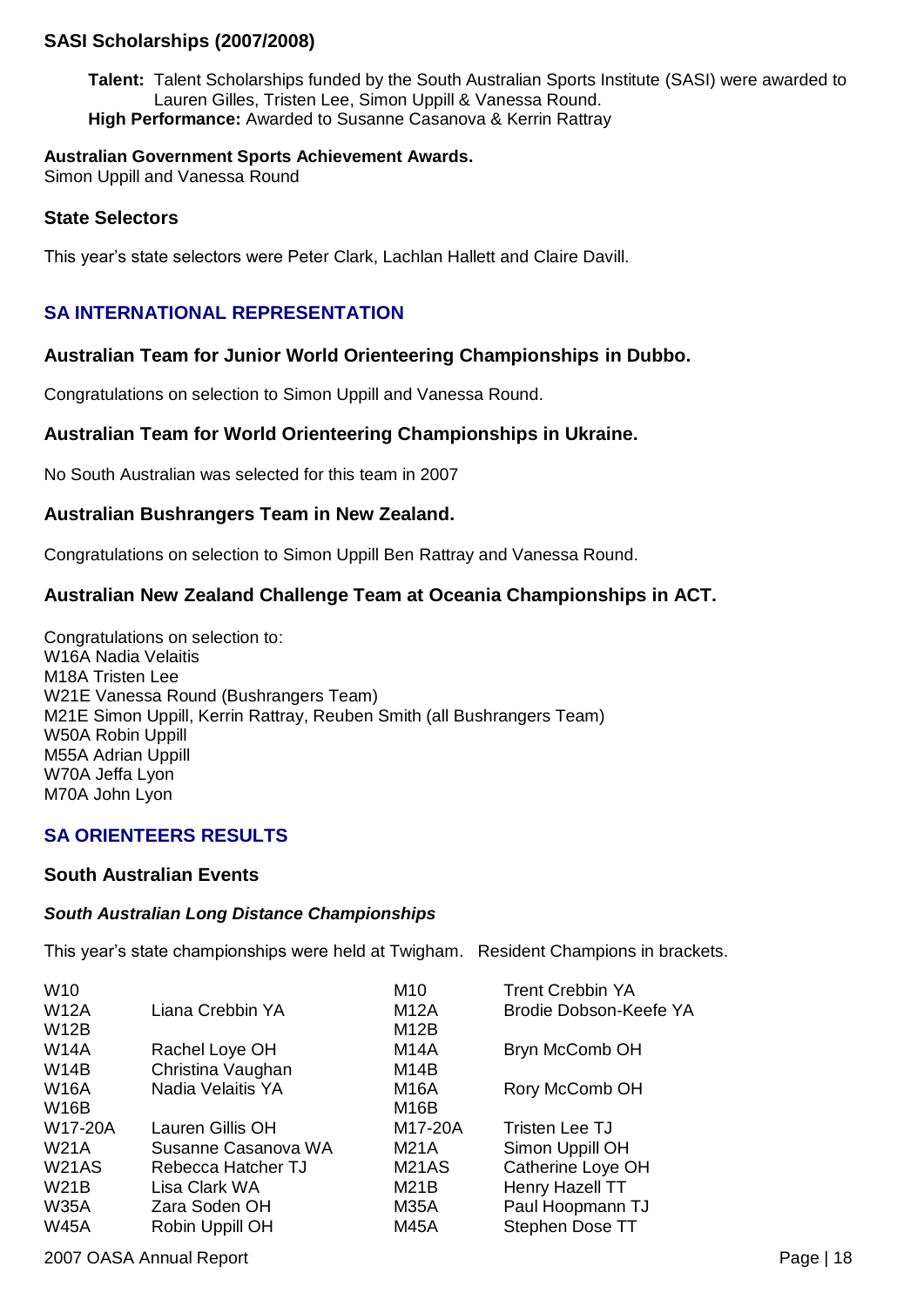| <b>W45AS</b> | Janet Davill TJ      | M45AS    | Douglas Lee TJ   |
|--------------|----------------------|----------|------------------|
| $W45+B$      | Robyn Dose TT        | $M45+B$  |                  |
| <b>W55A</b>  | Alison Radford TT    | M55A     | Adrian Uppill OH |
| $W55+AS$     | Jeanette Paterson TT | $M55+AS$ | Al Sankauskas OH |
| <b>W65A</b>  | Helen Smith TT       | M65A     | John Lyon TT     |
| <b>W75A</b>  | Rae Harris WA        | M75A     | Ron Larsson TT   |

#### *South Australian MTBO Championships*

Cancelled due to Fire Ban

## **National Events**

#### **National O League**

Southern Arrows Women 2nd Southern Arrows Men 3rd

#### *Australian 3-Days South Australia Burra & Environs*

The following SA orienteers won places :

| <b>W16A</b>  | $1^{\rm st}$    | Nadia Velaitis YA       | <b>M12A</b> | 1 <sup>st</sup> | Brodie Dobson-Keefe YA |
|--------------|-----------------|-------------------------|-------------|-----------------|------------------------|
| <b>W21A</b>  | $1^{\rm st}$    | Catherine Loye OH       | <b>M21A</b> | 1 <sup>st</sup> | Jason Nicolson YA      |
| <b>W21B</b>  | $1^{\rm st}$    | Amy Ide LI              | M55AS       | 1 <sup>st</sup> | Clive Arthur TT        |
| W35-44B      | $1^{\rm st}$    | Kirsten Moller TT       | M70A        | 1 <sup>st</sup> | John Lyon TT           |
| <b>W45AS</b> | $1^{\rm st}$    | Teri McComb OH          | <b>M16A</b> | 2 <sup>nd</sup> | Rory McComb OH         |
| <b>W80A</b>  | $1^{\rm st}$    | Rae Harris WA           | M45AS       | 2 <sup>nd</sup> | <b>Steve Hicks TT</b>  |
| <b>W14B</b>  | $1^{\rm st}$    | Rachel Loye OH          | M60A        | 2 <sup>nd</sup> | Rob Tucker YA          |
| W17-20A      | 2 <sup>nd</sup> | Lauren Gilles OH        | M70A        | 2 <sup>nd</sup> | John Lyon TT           |
| <b>W55A</b>  | 2 <sup>nd</sup> | Alison Radford TT       |             | 3 <sup>rd</sup> | George Reeves TT       |
| <b>W70A</b>  | 2 <sup>nd</sup> | Jeffa Lyon TT           | M80A        | 3 <sup>rd</sup> | Lance Fairclough OH    |
| <b>W12A</b>  | 3 <sup>rd</sup> | <b>Rachel Fisk YA</b>   |             |                 |                        |
| <b>W16A</b>  | 3 <sup>rd</sup> | Stephanie Mason-Fyfe TT |             |                 |                        |
| <b>W65A</b>  | 3 <sup>rd</sup> | <b>Helen Smith TT</b>   |             |                 |                        |

#### *Australian Schools Championships at Dubbo*

The were no South Australian place getters in the individual Championships. Relays: Junior Boys 3<sup>rd</sup> Riordan Dose, Bryn McComb, Brett Fisk

#### *Australian Long Distance Championships*

The following SA orienteers won places in Dubbo:

| M70A         | $1^{\rm st}$    | John Lyon TT             |
|--------------|-----------------|--------------------------|
| <b>W50A</b>  | 1 <sup>st</sup> | Robin Uppill TT          |
| <b>W45AS</b> | 1 <sup>st</sup> | Teri McComb OH           |
| M17-20A      | 2 <sup>nd</sup> | <b>Thomas Diment TT</b>  |
| <b>M21A</b>  | 2 <sup>nd</sup> | <b>Tyson Hillyard TJ</b> |
| <b>M45AS</b> | 2 <sup>nd</sup> | <b>Trevor Diment TT</b>  |
| <b>W16A</b>  | 2 <sup>nd</sup> | Nadia Velaitis YA        |
| <b>M55AS</b> | 2 <sup>nd</sup> | Al Sankauskas OH         |
| <b>W70A</b>  | 3 <sup>rd</sup> | Jeffa Lyon TT            |
| <b>M18B</b>  | 1 <sup>st</sup> | Henry Hazel TT           |
| <b>W18B</b>  | 1 <sup>st</sup> | Madeline Wardleworth TT  |
| <b>W45B</b>  | 3 <sup>rd</sup> | Carol Such OH            |
|              |                 |                          |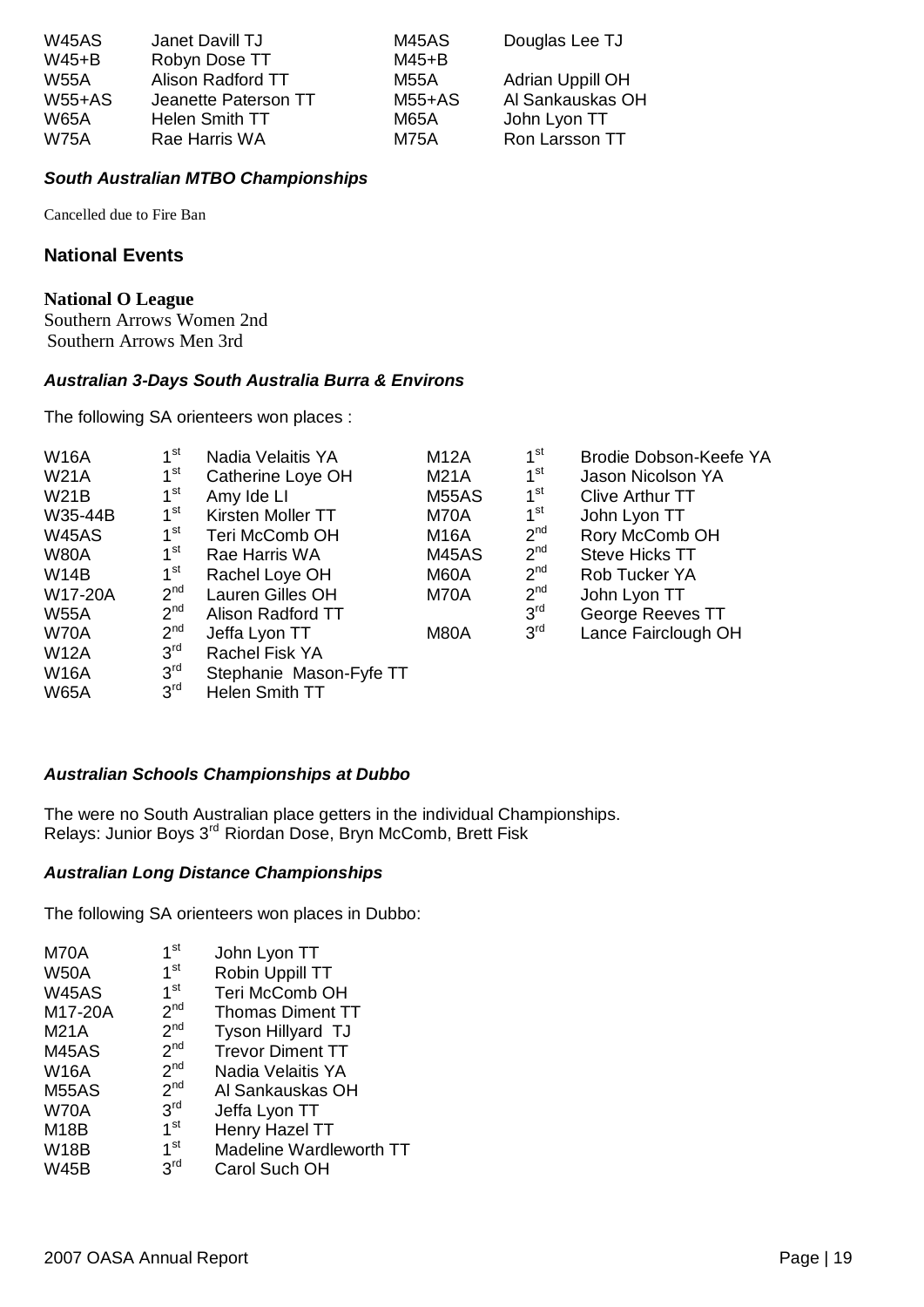#### *Australian Middle Distance Championships*

The following SA & TE orienteers won places at Pewsey Vale

| <b>M10A</b><br><b>M12A</b><br><b>M14A</b><br><b>M14A</b> | 2nd<br>$2^{nd}$<br>1 <sup>st</sup><br>2 <sup>nd</sup> | <b>Trent Crebbin YA</b><br>Christopher Mason-Fyfe TT<br>Kelly Bertei TE<br>Bryn McComb OH |
|----------------------------------------------------------|-------------------------------------------------------|-------------------------------------------------------------------------------------------|
| <b>M16A</b>                                              | 1 <sup>st</sup>                                       | Rory McComb OH                                                                            |
| M17-20E                                                  | $2^{nd}$                                              | <b>Tristan Lee TJ</b>                                                                     |
| M17-20A                                                  | 1 <sup>st</sup>                                       | <b>Brett Merchant TJ</b>                                                                  |
|                                                          | 2 <sup>nd</sup>                                       | Kris Colwell OH                                                                           |
|                                                          | $3^{\text{rd}}$                                       | <b>Thomas Diment TT</b>                                                                   |
| <b>M21E</b>                                              | 2 <sup>nd</sup>                                       | Simon Uppill OH                                                                           |
|                                                          | 3 <sup>rd</sup>                                       | Kerrin Rattray OH                                                                         |
| <b>M21A</b>                                              | 1 <sup>st</sup>                                       | <b>Jason Nicolson YA</b>                                                                  |
|                                                          | 2 <sup>nd</sup>                                       | <b>Andrew Slattery TT</b>                                                                 |
| MO <sub>B</sub>                                          | $2^{nd}$                                              | Margaret Bourne OH                                                                        |
|                                                          | $3^{\text{rd}}$                                       | Dean Fyfe TT                                                                              |
| <b>M40A</b>                                              | 1 <sup>st</sup>                                       | Nigel Dobson-Keefe YA                                                                     |
|                                                          | 3 <sup>rd</sup>                                       | Darryl Crebbin YA                                                                         |
| <b>M45A</b>                                              | $2^{nd}$                                              | <b>Andrew McComb OH</b>                                                                   |
| M60A                                                     | 1 <sup>st</sup>                                       | <b>Robert Smith TT</b>                                                                    |
| M70A                                                     | 1 <sup>st</sup>                                       | John Lyon TT                                                                              |
| <b>M75A</b>                                              | 2 <sup>nd</sup>                                       | Ron Larsson TT                                                                            |
| <b>W12A</b>                                              | 2 <sup>nd</sup>                                       | Georgia Hicks TT                                                                          |
|                                                          | $3^{\mathsf{rd}}$                                     | Jemma Hicks TT                                                                            |
| <b>W14A</b>                                              | 1 <sup>st</sup>                                       | Rachel Loye OH                                                                            |
| <b>W16A</b>                                              | 1 <sup>st</sup>                                       | Rachel Dunnage WA                                                                         |
|                                                          | 2 <sup>nd</sup>                                       | Nadia Velaitis YA                                                                         |
|                                                          | 3 <sup>rd</sup>                                       | Helen Mason-Fyfe TT                                                                       |
| W17-20A                                                  | 1 <sup>st</sup>                                       | Shannon Nicolson YA                                                                       |
|                                                          | $2^{nd}$                                              | Lauren Gilles OH                                                                          |
| <b>W21A</b>                                              | $1^{\rm st}$                                          | Claire Davill TJ                                                                          |
|                                                          | $2^{nd}$                                              | Michelle Chamalaun OH                                                                     |
|                                                          | $3^{\text{rd}}$                                       | Nicole Such OH                                                                            |
| WO <sub>B</sub>                                          | 1 <sup>st</sup>                                       | <b>Christine Marron TE</b>                                                                |
|                                                          | 2 <sup>nd</sup>                                       | Amy Ide LI                                                                                |
|                                                          | 3 <sup>rd</sup>                                       | Pat Velaitis YA                                                                           |
| <b>W40A</b>                                              | 3 <sup>rd</sup>                                       | Susi Bertei TE                                                                            |
| <b>W45A</b>                                              | 2 <sup>nd</sup>                                       | Evelyn Colwell OH                                                                         |
| <b>W50A</b>                                              | 3 <sup>rd</sup>                                       | Robin Uppill OH                                                                           |
| <b>W60A</b>                                              | 3 <sup>rd</sup>                                       | Jennie Bourne OH                                                                          |
| <b>W65A</b>                                              | 2 <sup>nd</sup>                                       | <b>Helen Smith TT</b>                                                                     |
| <b>W70A</b>                                              | 2 <sup>nd</sup>                                       | Jeffa Lyon TT                                                                             |

## *Australian Sprint Distance Championships*

| W16A                              | The following SA orienteers won places:<br>Helen Mason-Fyfe TT 1st<br>Stephanie Mason-Fyfe TT 2nd | <b>M16A</b>                | Ben Diment TT 1 <sup>st</sup>                                                        |
|-----------------------------------|---------------------------------------------------------------------------------------------------|----------------------------|--------------------------------------------------------------------------------------|
| W17-20E<br><b>W21E</b><br>W17-34A | Rachel Upton WA 1st                                                                               | M17-20E<br>M21E<br>M17-34A | Tristen Lee TJ 2 <sup>nd</sup><br>Simon Uppill OH 3rd<br>Tom Dose TT 1 <sup>st</sup> |
| <b>W65A</b>                       |                                                                                                   | <b>M65A</b>                | Brett Mason Fyfe TT 2 <sup>nd</sup><br>John Lyon TT 3rd                              |

## *Australian Relay Championships at Dubbo*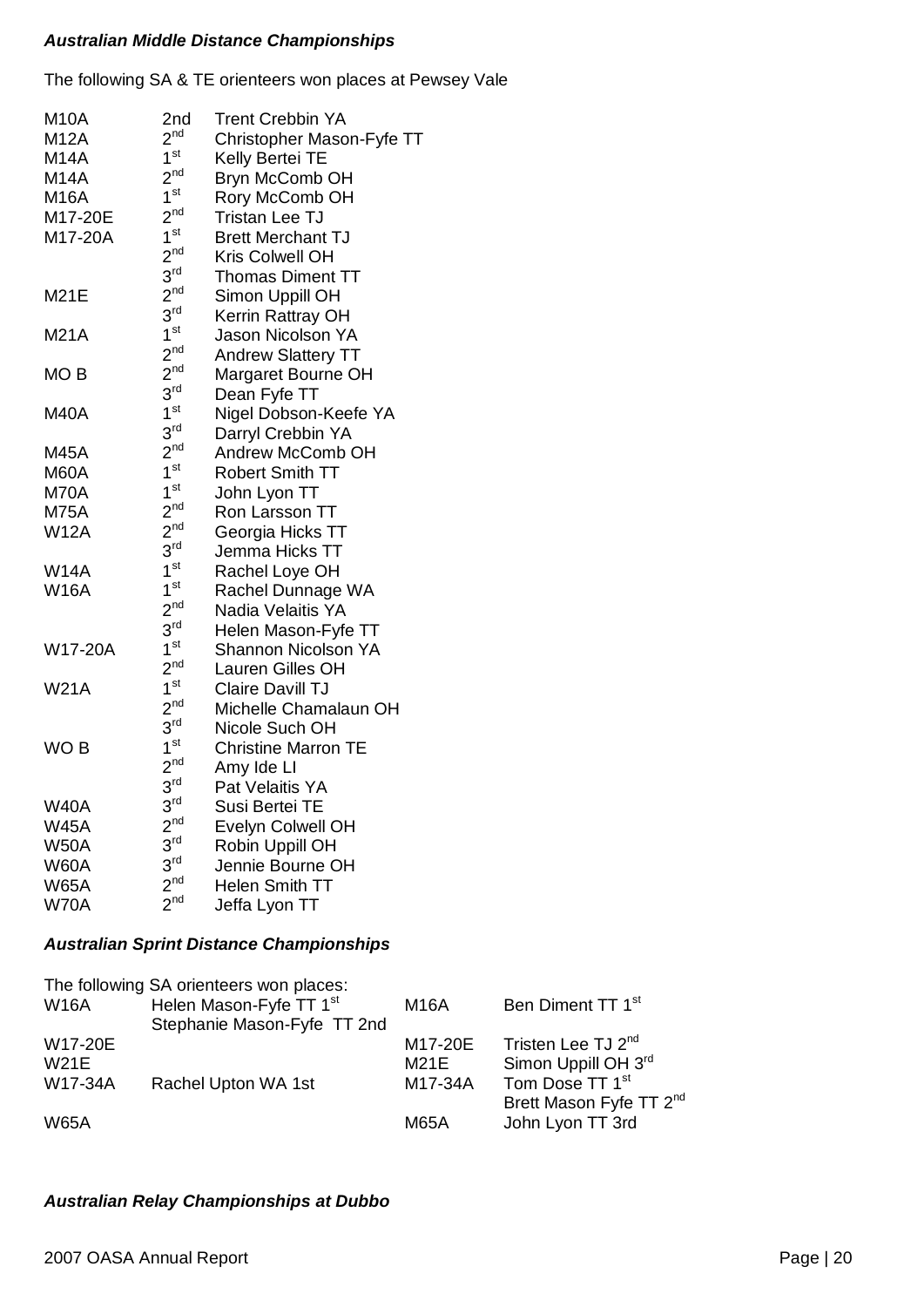| <b>W21E</b>  | 1 <sup>st</sup> | Zoe Radford, Susanne Casanova, Vanessa Round       |
|--------------|-----------------|----------------------------------------------------|
| <b>M21E</b>  | $2^{nd}$        | Ben Rattray, Lachlan Hallett, Simon Uppill         |
| <b>M21AS</b> | 2 <sup>nd</sup> | Max Sankauskas, Brett Mason-Fyfe, Thomas Diment    |
| <b>W35A</b>  | 2 <sup>nd</sup> | Erica Diment, Teri McComb, Robin Uppill            |
| Mixed        | 2 <sup>nd</sup> | Anna Hazell, Dean Fyfe, Christopher Mason-Fyfe     |
| Mixed        | $3^{\text{rd}}$ | Madeline Wardlewoth, Kelly Bertei, Rebecca Hatcher |

## *Australian MTBO Championships in NSW*

| M50-59   | 2 <sup>nd</sup> | Middle | Lee Merchant TJ          |
|----------|-----------------|--------|--------------------------|
| M Open B | 2 <sub>nd</sub> | Middle | <b>Troy Merchant TJ</b>  |
| M17-20   | 1 <sup>st</sup> | Long   | <b>Brett Merchant TJ</b> |
| M50-59   | 1 <sup>st</sup> | Long   | Lee Merchant TJ          |
| M17-20   | 1 <sup>st</sup> | Middle | <b>Brett Merchant TJ</b> |
| M17-20   | 1 <sup>st</sup> | Sprint | <b>Brett Merchant TJ</b> |